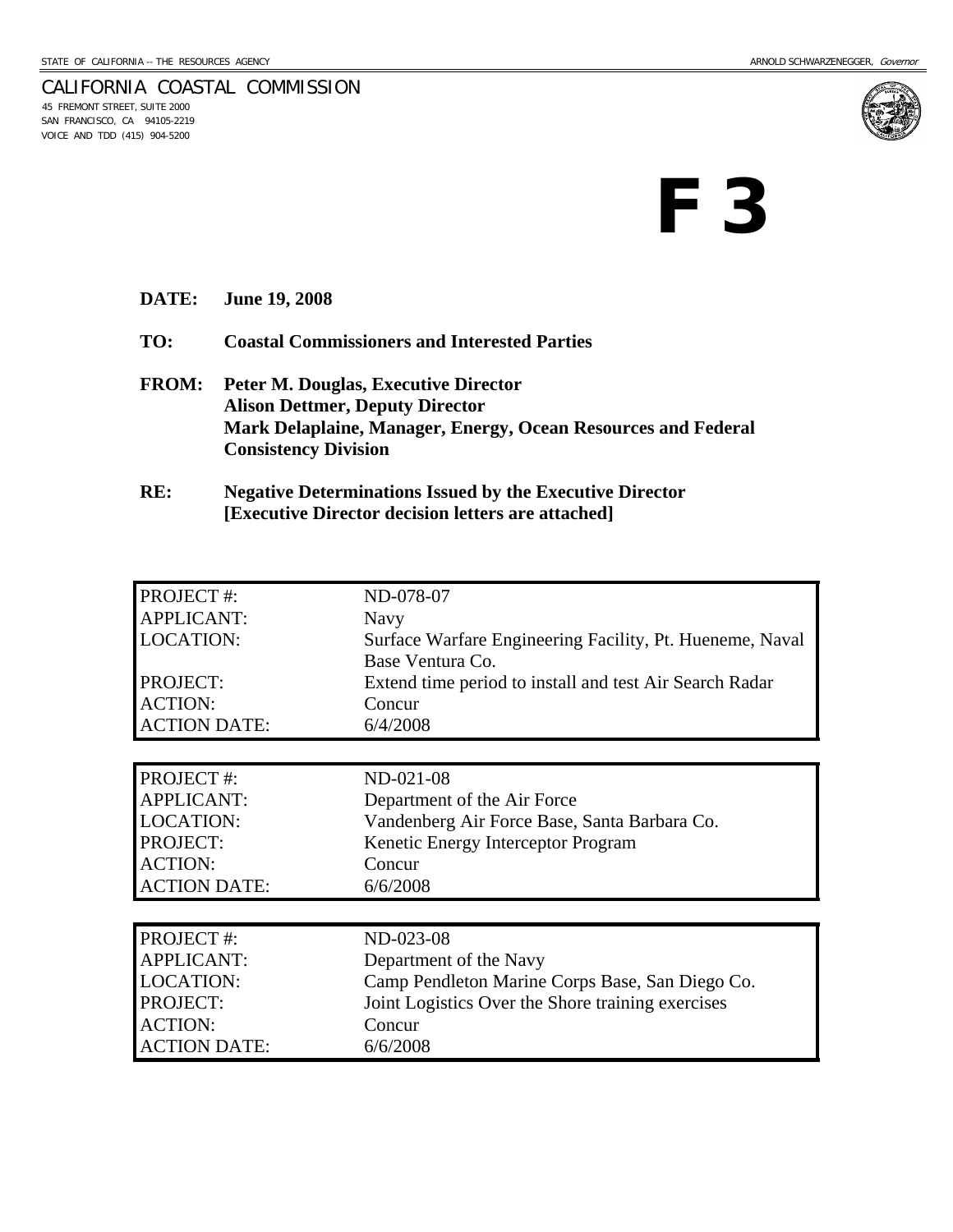| PROJECT#:           | ND-024-08                                                |  |  |  |
|---------------------|----------------------------------------------------------|--|--|--|
| <b>APPLICANT:</b>   | Department of the Air Force                              |  |  |  |
| <b>LOCATION:</b>    | Vandenberg Air Force Base, Santa Barbara Co.             |  |  |  |
| PROJECT:            | <b>Diverse Communications System</b>                     |  |  |  |
| <b>ACTION:</b>      | Concur                                                   |  |  |  |
| <b>ACTION DATE:</b> | 5/28/2008                                                |  |  |  |
|                     |                                                          |  |  |  |
| PROJECT#:           | ND-027-08                                                |  |  |  |
| <b>APPLICANT:</b>   | <b>Federal Aviation Administration</b>                   |  |  |  |
| <b>LOCATION:</b>    | Lindbergh Field, San Diego                               |  |  |  |
| PROJECT:            | Install Upgraded Aircraft Surface Detection Equipment At |  |  |  |
|                     | And Adjacent To San Diego Airport                        |  |  |  |
| <b>ACTION:</b>      | Concur                                                   |  |  |  |
| <b>ACTION DATE:</b> | 6/6/2008                                                 |  |  |  |
|                     |                                                          |  |  |  |
| PROJECT#:           | ND-030-08                                                |  |  |  |
| <b>APPLICANT:</b>   | Department of the Navy                                   |  |  |  |
| <b>LOCATION:</b>    | Point Mugu, Naval Base Ventura County                    |  |  |  |
| PROJECT:            | MADD road wetland restoration                            |  |  |  |
| <b>ACTION:</b>      | Concur                                                   |  |  |  |
| <b>ACTION DATE:</b> | 6/10/2008                                                |  |  |  |
|                     |                                                          |  |  |  |
|                     |                                                          |  |  |  |
| PROJECT#:           | NE-033-08                                                |  |  |  |
| <b>APPLICANT:</b>   | Dos Cuadras Offshore Resources (DCOR)                    |  |  |  |
| <b>LOCATION:</b>    | Platform Edith in the Beta Unit Complex, Pacific OCS 296 |  |  |  |
| PROJECT:            | Oil Spill Boom Replacement-In-Kind                       |  |  |  |
| <b>ACTION:</b>      | No effect                                                |  |  |  |
| <b>ACTION DATE:</b> | 6/2/2008                                                 |  |  |  |
|                     |                                                          |  |  |  |
| PROJECT #:          | NE-034-08                                                |  |  |  |
| <b>APPLICANT:</b>   | U.S. Army Corps of Engineers                             |  |  |  |
| <b>LOCATION:</b>    | Morro Bay, San Luis Obispo Co.                           |  |  |  |
| PROJECT:            | Maintenance dredging                                     |  |  |  |
| <b>ACTION:</b>      | Concur                                                   |  |  |  |
| <b>ACTION DATE:</b> | 6/13/2008                                                |  |  |  |
|                     |                                                          |  |  |  |
| PROJECT #:          | NE-040-08                                                |  |  |  |
| <b>APPLICANT:</b>   | Dos Cuadras Offshore Resources (DCOR)                    |  |  |  |
| <b>LOCATION:</b>    | Platform Gilda in the Santa Clara Unit Complex, Pacific  |  |  |  |
|                     | <b>OCS 216</b>                                           |  |  |  |
| PROJECT:            | Remove Walosep skimmer                                   |  |  |  |
| <b>ACTION:</b>      | No Effect                                                |  |  |  |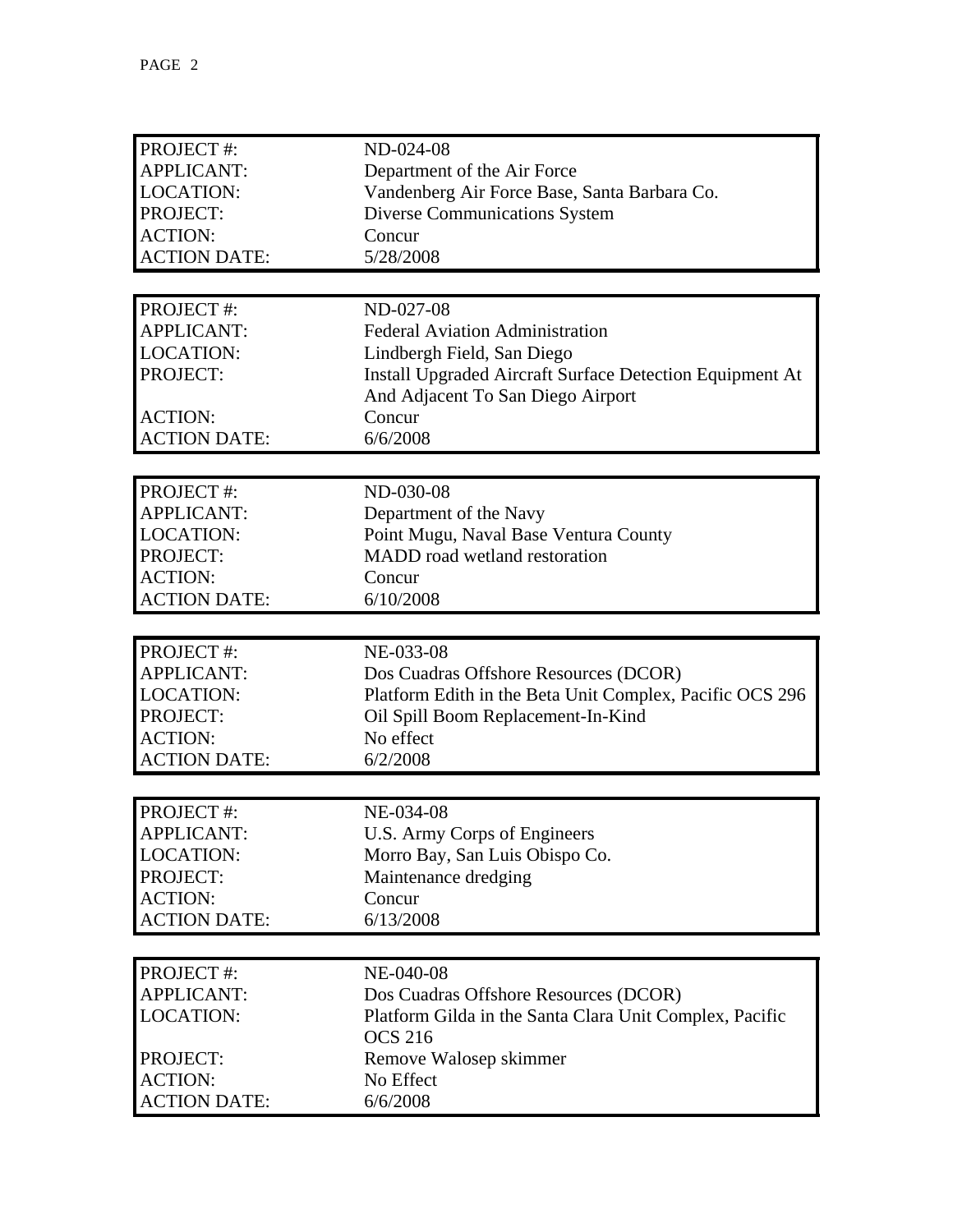STATE OF CALIFORNIA -- THE RESOURCES AGENCY

45 FREMONT STREET, SUITE 2000 SAN FRANCISCO, CA 94105-2219 VOICE AND TDD (415) 904-5200

CALIFORNIA COASTAL COMMISSION

June 4, 2008

Ronald J. Dow, Director **Environmental Division** Department of the Navy Naval Base Ventura, Public Works Department 311 Main Road, Suite 1 Point Mugu, CA 93042-5033

Attn: Emilie Lang

Re: **ND-078-07,** Navy, Negative Determination, Modification to ND-023-07, Extending the time period to Install and Test an Air Search Radar, Naval Base Ventura County

Dear Mr. Dow:

On May 15, 2007, we concurred with your negative determination for the temporary installation and testing of an Air Search Radar (ASR) system at the Surface Warfare Engineering Facility (SWEF) in Port Hueneme (ND-023-07). The purpose of the radar was to test the performance of the radar system, including measuring its ability to track live targets, and verifying, calibrating, and determining the capability of the system. The project included a telescoping tower and air horn.

The installation and testing was initially scheduled to occur in between May 2007 through January 2008. Due to delays in commencement and other logistics, project commencement was delayed until June 2007, testing commencement was delayed until August 2007, and the test tower that was to be installed from June 2007 through August 2007 (and remain until January 2008) was not installed until October 2007. In addition, the permanent location for the ASR on the SWEF building will not be ready to accept it until June 2008. Therefore the Navy has submitted an supplemental negative determination (ND-078-07) for a time extension for this temporary facility. The Navy anticipates its removal by the end of June 2008, although the Navy has requested a possible contingency period of an additional six months "as a contingency for future unanticipated facility construction delays."

In response to community and Commission staff questions, the Navy notes that the radar intensity and frequency from the ASR are similar to a previous radar that existed at SWEF, and it has a relatively short safe separation distance. In addition, the Navy:

• is optimistic the tower will be able to be removed by the end of June;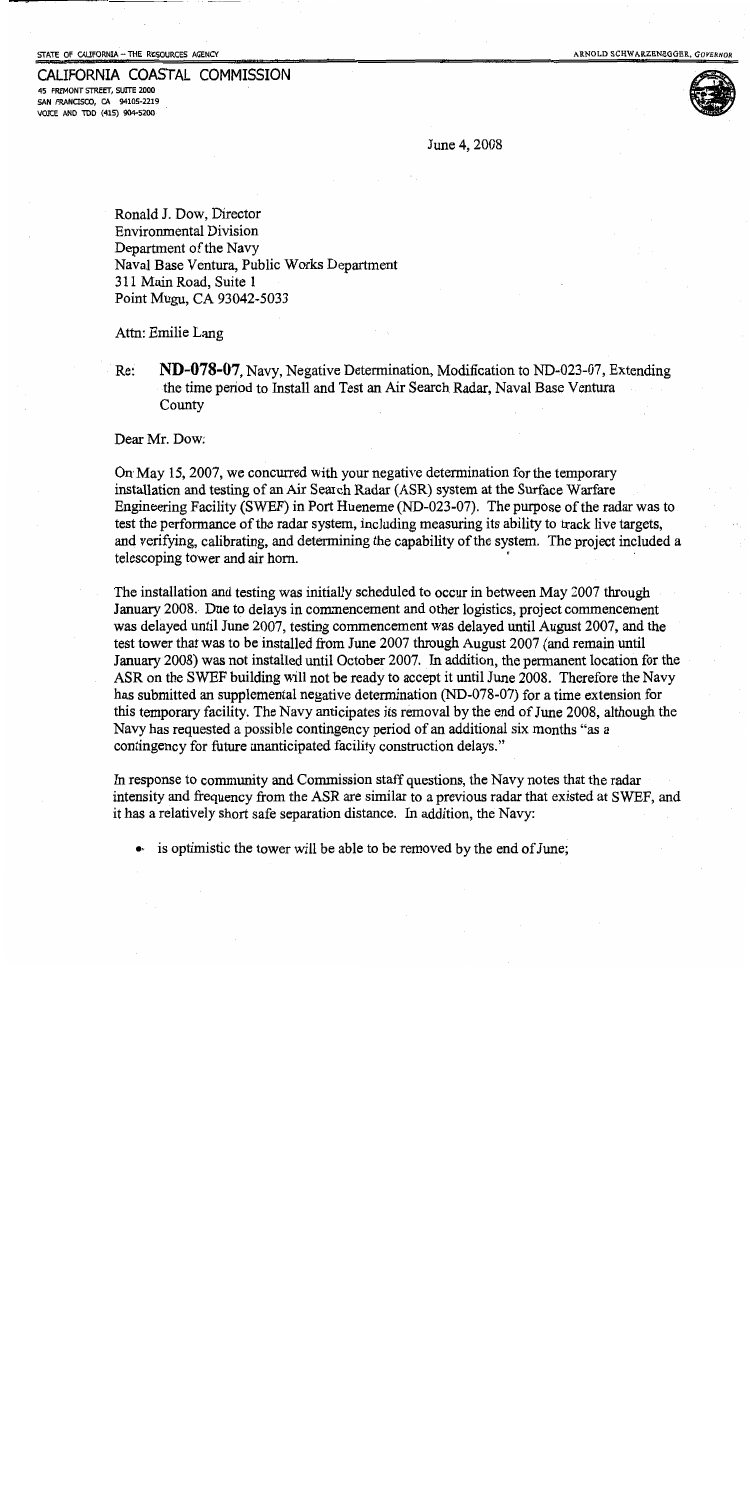- has committed to performing a radiation hazard ("RadHaz") survey to be completed in March, which will be submitted to the Commission staff as soon as it is completed;
- has no plans to fly off-range aircraft involving this radar, and, pursuant to previous Commission/Navy agreements, along with other radar information the Navy reports, the Navy will continue to annually report to the Commission staff all off-range flight activity that it conducts in conjunction with any SWEF radar; and
- will continue to monitor for birds to avoid exposing them to radiation hazards.

Under the federal consistency regulations (Section 930.35), a negative determination can be submitted for an activity "which is the same as or similar to activities for which consistency determinations have been prepared in the past." The Coastal Commission staff agrees that the extension of the tower installation and testing of this system, and the permanent installation on the SWEF, can be considered the same as or similar to previous consistency and negative determinations with which we have concurred (including ND-023-07 and other replacement radars at the SWEF). In addition, if any of the above circumstances change, including extension beyond June 2008 of the tower, the Commission has the authority to 're-open' its review under the provisions of Section 930.45 of the federal consistency regulations (15 CFR) Part 930), which provide for re-review of federal agency activities based on "changed" circumstances."

We therefore concur with your negative determination made pursuant to 15 CFR Section 930.35 of the NOAA implementing regulations. Please contact Mark Delaplaine of the Commission staff at (415) 904-5289 if you have any questions regarding this matter.

(ta) mont Defilain

xecutive Director

Ventura District Office cc: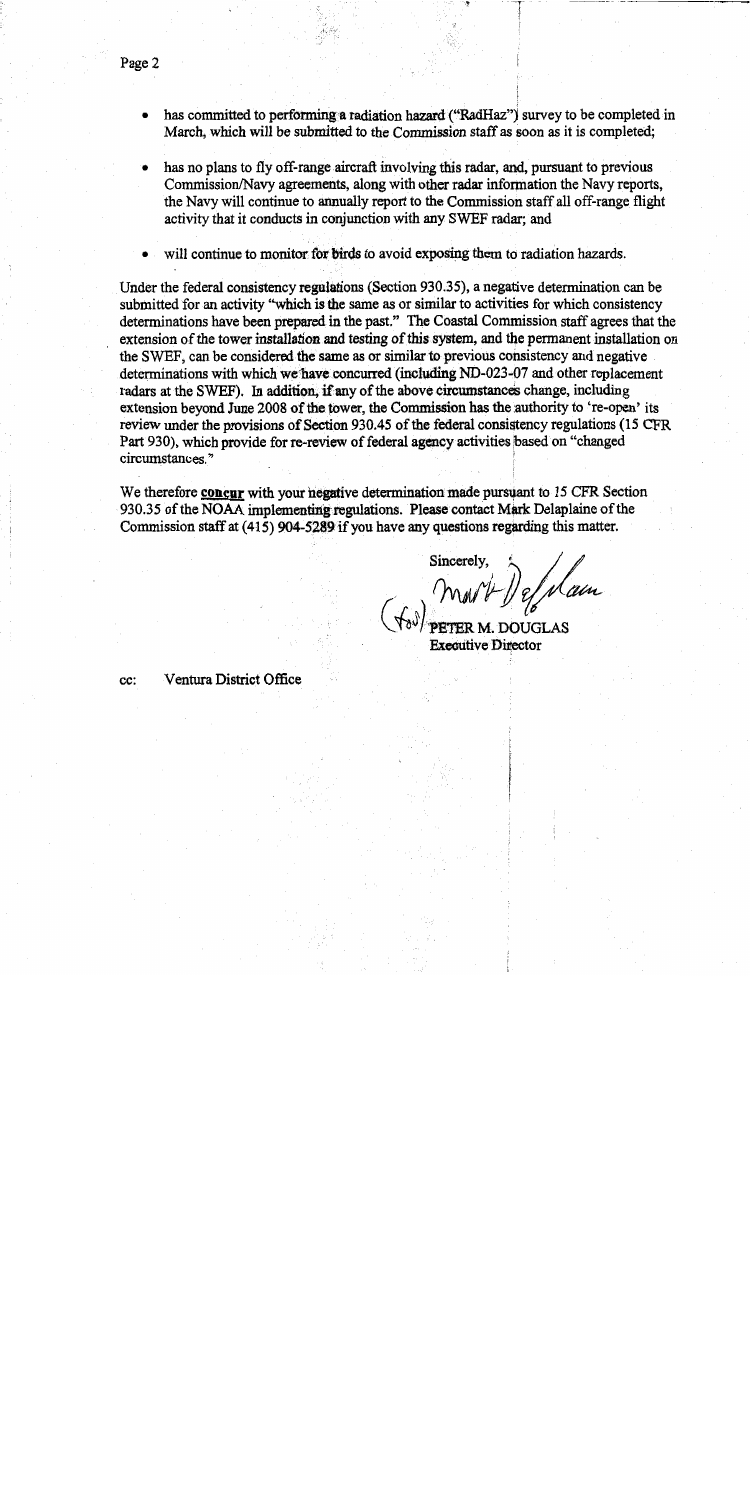### CALIFORNIA COASTAL COMMISSION

45 FREMONT, SUITE 2000 **5AN FRANCISCO, CA 94105-2219** VOICE AND TDD (415) 904-5200 FAX (415) 904-5400



June 6, 2008

Beatrice Kephart Chief, Environmental Flight  $30<sup>th</sup>$  Space Wing (AFSPC) 30 CES/CEV **ATTN: Andrew Edwards** 1028 Iceland Avenue Vandenberg AFB, CA 93427-6010

Subject: Negative Determination ND-021-08 (Kenetic Energy Interceptor Program, Vandenberg Air Force Base, Santa Barbara Co.)

### Dear Ms. Kephart:

The Coastal Commission staff has reviewed the above-referenced negative determination. The Air Force proposes to implement the initial phase of the Kenetic Energy Interceptor (KEI) program, which consists of missile assembly and integration, and flight testing of the KEI interceptor booster at Vandenberg Air Force Base (VAFB). Three risk reduction flight tests for the KEI booster would be conducted over the Pacific Ocean but actual target interceptions are not included as a part of these test flights. Following launch of the test flights, the first stage booster would splash down in the Pacific Ocean approximately 75 to 325 nautical miles off the California coast. Upper stages would impact the ocean north of the Northwestern Hawaiian Islands and outside of the Papahānaumokuākea Marine National Monument. The three test flights would be launched in a westward direction from one or more of three existing VAFB launch sites: Launch Complex 576E, Test Pad-01, and Launch Facility 06. Missile assembly and integration activities would occur at existing buildings and facilities on VAFB, and only minor construction and modifications to those facilities would occur under the proposed project. In addition, if Test Pad-01 is used, approximately 2.5 miles of fiber optic cable line would need to be extended to the launch pad from the nearest connection node at Building 1801. The cable would be installed in trench within five feet of the existing roadway shoulder or down the middle of the roadway. The Air Force states that the three flight tests would occur between 2009 and 2012.

KEI launches would generate lower noise levels when compared to Peacekeeper, Taurus, and Atlas V rocket launches that currently occur at VAFB. Sonic booms would typically reach their maximum level approximately 45 miles off the coastline, and would not be audible on any coastal areas, including the Channel Islands. The Air Force states that no evidence of injury, mortality, or abnormal behavior has been observed for Pacific harbor seals following launches at VAFB, and that population levels at the pinniped haul-out sites have remained constant in recent years. The Air Force will implement standard scheduling and monitoring measures included in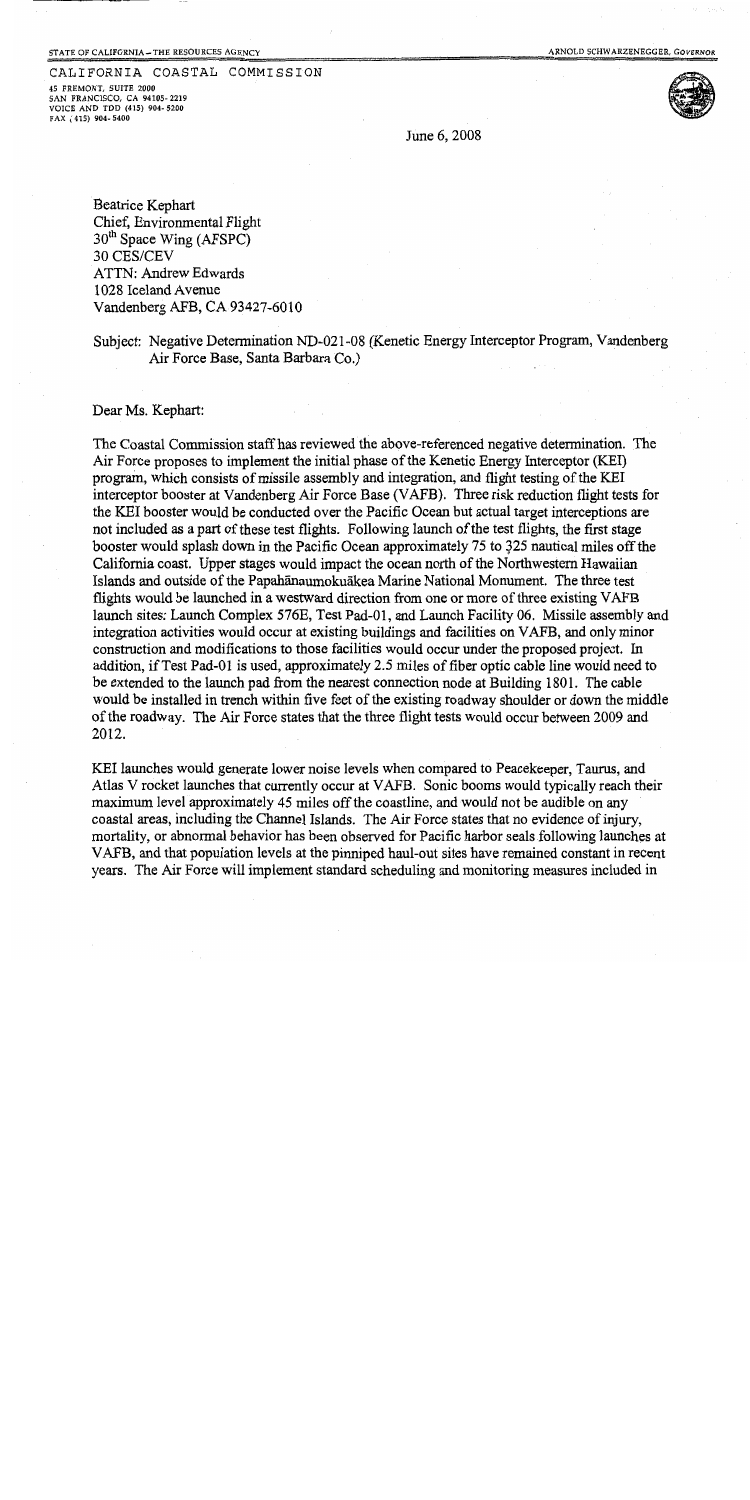ND-021-08 (U.S. Air Force) Page 2

the programmatic take permit issued by the National Marine Fisheries Service to minimize potential adverse effects on pinnipeds. The Air Force will also adopt the terms of the U.S. Fish and Wildlife Service's Biological Opinion previously issued for launch activities at Test Pad-01 and Launch Complex 576E to minimize potential impacts to California least terns and western snowy ployers, including limits on annual launches at Launch Complex 576C and avoiding night and low-light launches to the extent possible.

To protect public safety in the event of a launch and/or early flight malfunction, Ocean Beach County Park is closed on average three times per year and Point Sal State Beach on average twice a year due to ongoing launch activities at Launch Complex 576-E and Launch Facility 06, respectively. The Air Force reports that total rocket launches for all existing spacelift systems at VAFB are currently expected to total 13 in 2008 and 16 in 2009, and concludes that three proposed KEI launches over a four-year period would result in only a minor increase in temporary beach closures at Ocean Beach County Park and/or Point Sal State Beach. The Air Force is currently negotiating with the County of Santa Barbara to resolve public access issues regarding the ability of the public to reach Point Sal State Beach through VAFB property. While the Coastal Commission has not been a party to those negotiations, Commission staff has communicated to both the County and the Air Force that any proposal to implement changes to existing and long-standing public access to Point Sal State Beach would be subject to the Commission's federal consistency review authority.

In conclusion, the Coastal Commission staff agrees with the Air Force's determination that the proposed Kenetic Energy Interceptor program at Vandenberg Air Force base will not adversely affect coastal zone resources. We therefore concur with your negative determination made pursuant to 15 CFR 930.35 of the NOAA implementing regulations. Please contact Larry Simon at (415) 904-5288 should you have any questions regarding this matter.

Sincerely.

Mark) plance

**Executive Director** 

cc:

CCC - South Central Coast District California Department of Water Resources Governor's Washington, D.C., Office Santa Barbara County Supervisor Joni Gray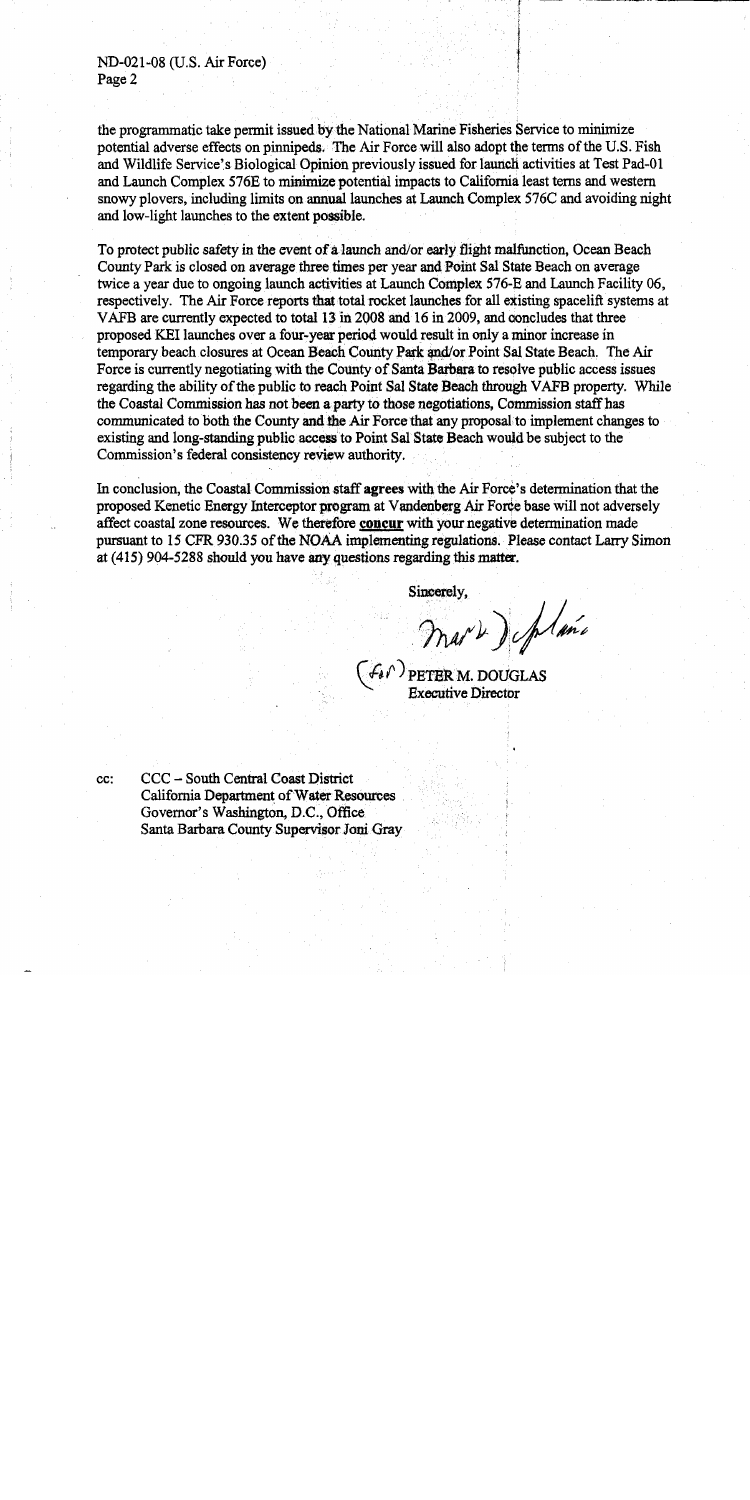#### STATE OF CALIFORNIA-THE RESOURCES AGENCY

÷

ARNOLD SCHWARZENEGGER, GOVERNOR

CALIFORNIA COASTAL COMMISSION 45 FREMONT, SUITE 2000 SAN FRANCISCO, CA 94105-2219 VOICE AND TDD (415) 904-5200 FAX (415) 904-5400



June 6, 2008

Captain T.S. Wetherald U.S. Navy Commander Naval Beach Group One 3600 Tarawa Road San Diego, CA 92155-5592

Subject: Negative Determination ND-023-08 (Joint Logistics Over-the-Shore Training Exercises, Camp Pendleton Marine Corps Base, San Diego Co.)

Dear Captain Wetherald:

The Coastal Commission staff has reviewed the above-referenced negative determination. The Navy proposes to implement the "Joint Logistics Over-the-Shore" (JLOTS) training exercises at Camp Pendleton Marine Corps Base. These exercises provide opportunities for joint training of up to 3,000 Navy, Army, and Marine Corps personnel on amphibious and inland movement operations involving surface vessels, amphibious vehicles, and temporary piers and causeways. On June 27, 2000, the Coastal Commission staff concurred with negative determination ND-067-00 for a one-time authorization of essentially the same activity as is currently proposed, and on January 3, 2002, the Coastal Commission staff concurred with negative determination ND-100-01 for implementation of the JLOTS program for a five-year period. The Navy now proposes to continue the JLOTS program at Camp Pendleton for another ten years under the subject negative determination.

The JLOTS program consists of the temporary installation of three piers, a simulated offshoreinland petroleum distribution system, and the use of these facilities by military surface vessels and landing craft to support training activities by Navy, Army, and Marine Corps personnel at Camp Pendleton. Three piers – Elevated Causeway (ELCAS), Trident, and Administrative – would be temporarily constructed at Red Beach, Gold Beach, and the Del Mar Boat Basin, respectively. Each structure would remain in place for approximately one month per training exercise. The ELCAS stationary pier at Red Beach is comprised of ten 20-foot-wide by 90-footlong floating sections and will be anchored in-place by steel pilings attached to each pier section. The Trident floating pier at Gold Beach is comprised of ten 20-foot-wide by 90-foot-long floating sections and will be secured in-place using anchors. The Administrative floating pier in the Del Mar Boat Basin is comprised of three 20-foot-wide by 90-foot-long sections and will be secured to the beach using anchors. The ELCAS and Trident pier sections will be towed upcoast from the Del Mar Boat Basin to Red and Gold Beaches, where they will be assembled and attached to piers or anchors and secured to the shoreline. The training exercise also includes a simulation (using freshwater) of pumping petroleum products through a temporary pipeline from offshore surface vessels to a receiving station on the beach. The freshwater pumped ashore is stored temporarily and then discharged into the ocean at two locations a minimum of 500 feet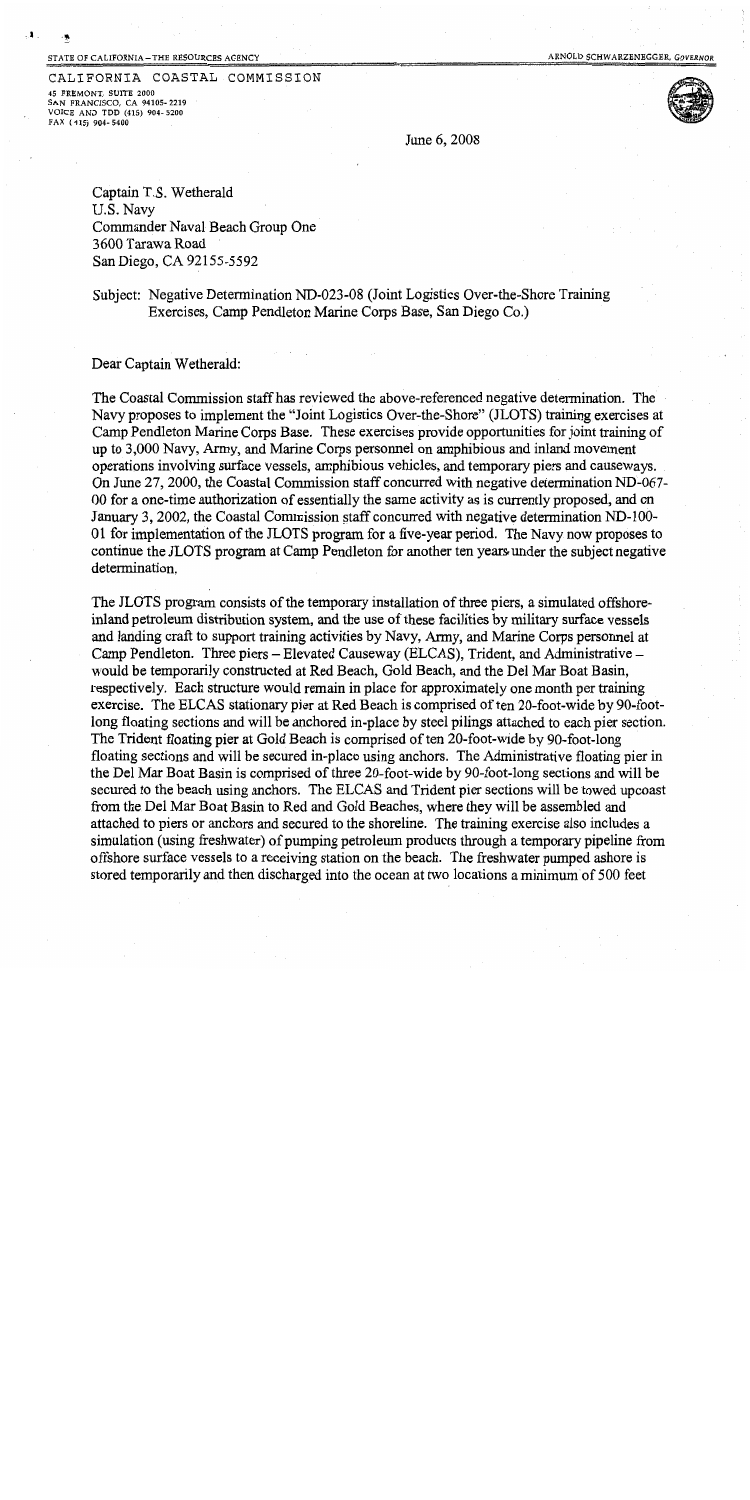ND-023-08 (U.S. Navy) Page 2

offshore. All facilities would be removed upon completion of the training exercises and the beach sites restored to their pre-project conditions within 30 days of completion of the activity.

Under the federal consistency regulations, a negative determination can be submitted for an activity "which is the same as or similar to activities for which consistency determinations have been prepared in the past." The proposed activities are similar to those authorized in Negative Determinations ND-067-00 and ND-100-01. However, while ND-100-01 proposed JLOTS exercises over a five-year-long time period, the subject negative determination proposes a tenyear period. The Commission staff was concerned that this length of time was excessive and could potentially hinder the ability of the staff to evaluate whether the JLOTS program was affecting coastal resources (e.g., sensitive habitat, endangered species, water quality) in a manner not anticipated in 2008. However, after discussions between Commission, Navy, and U.S. Army Corps of Engineers staff regarding the requested time period for JLOTS program authorization. the Navy agreed to reduce the ten-year-long time period proposed in the subject negative determination to a five-year-long period. (The Commission staff also notes that we have concurred with numerous U.S. Navy negative determinations for similar temporary elevated causeway exercises at the Naval Amphibious Base (NAB) in Coronado (ND-026-99, ND-005-95, ND-03094, ND 027-93, ND-097-92, ND-069-92, CD-084-91, and ND-061-90).)

In those past reviews of Army and Navy training exercises, the Commission staff has determined that habitat and access impacts would be minimal, given the consultation built into the process with the U.S. Fish and Wildlife Service (USFWS) and the National Marine Fisheries Service, and, for the Navy's NAB exercises, when the Navy has either: (1) implemented the project outside the California least tern and western snowy plover nesting season; or (2) when scheduled during the nesting season at NAB, the Navy has consulted with the USFWS and assured that the activity would be performed in an area where it would avoid impacts to least terns and snowy plovers. Snowy plovers and least terns do not nest at Red and Gold Beaches (due to historic and ongoing amphibious training exercise at these sites) and there fore would not be affected by the JLOTS program, and the eelgrass beds present in the Del Mar Boat Basin are at some distance from and would not be affected by installation of the temporary Administrative pier.

In conclusion, the Coastal Commission staff agrees with the U.S. Navy's determination that the proposed JLOTS program during the 2008 through 2012 time period will not adversely affect coastal zone resources, and the program is similar to previous negative determinations with which the Commission staff concurred. We therefore concur with your negative determination made pursuant to 15 CFR 930.35 of the NOAA implementing regulations. Please contact Larry Simon at  $(415)$  904-5288 should you have any questions regarding this matter.

Sincerely.

PETER M. DOUGLAS **Executive Director**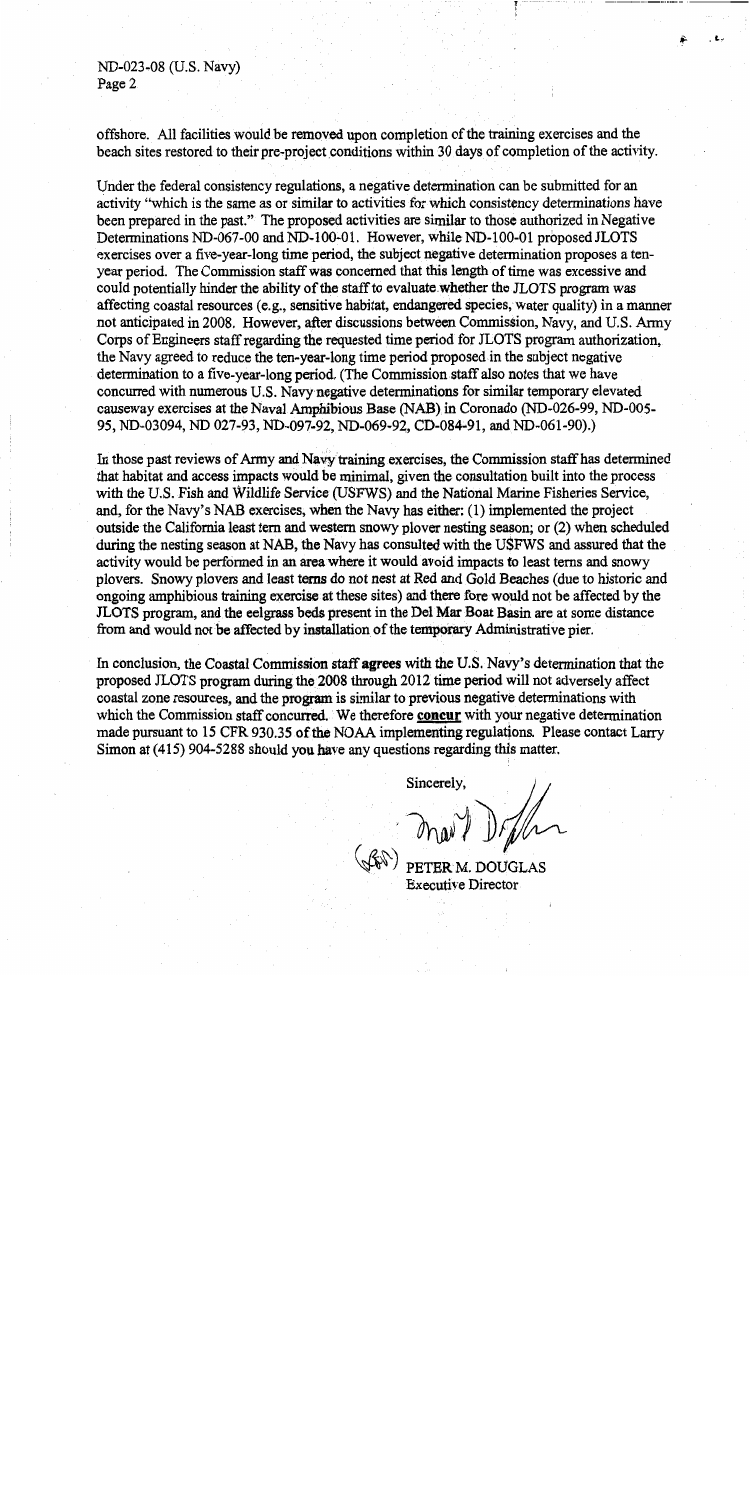cc:

CCC – San Diego Coast District<br>California Department of Water Resources<br>Governor's Washington, D.C., Office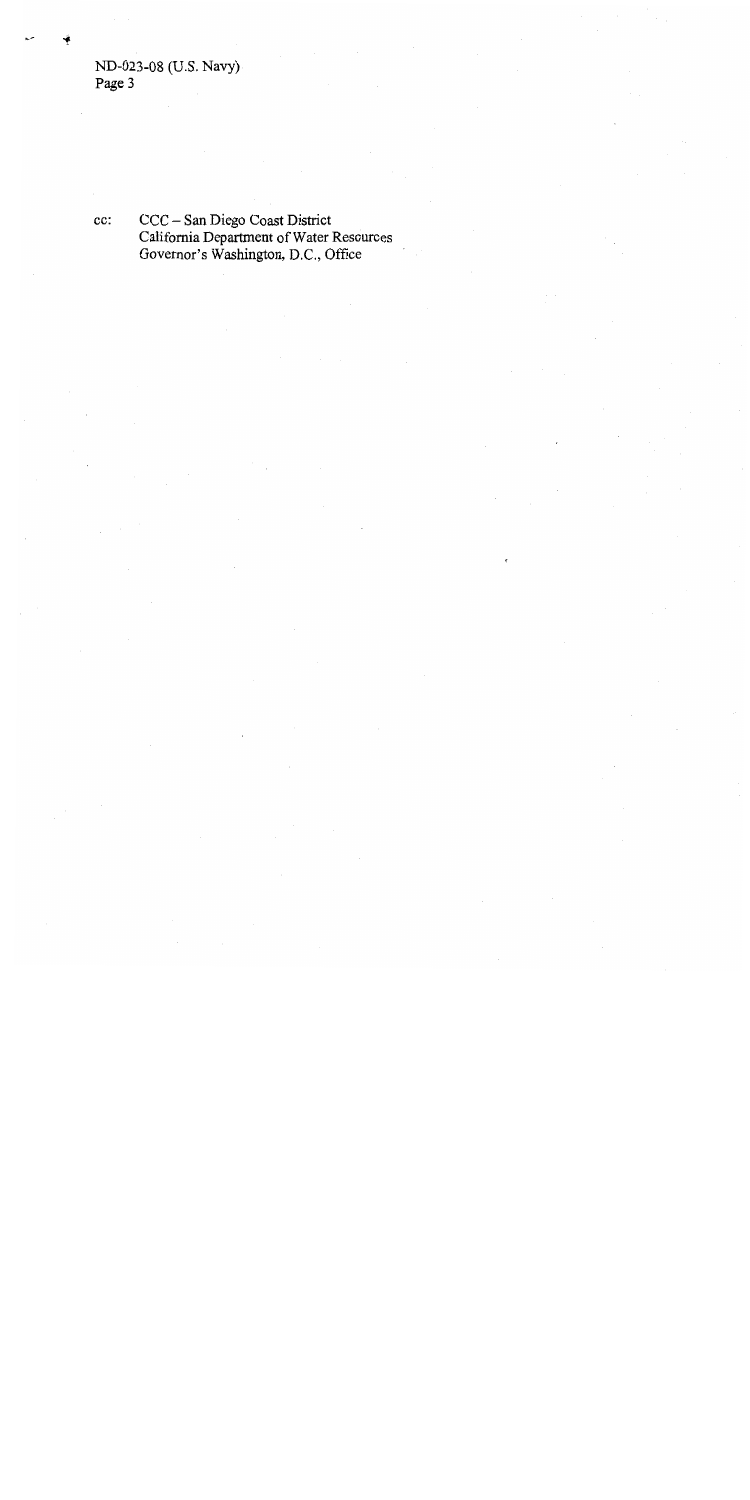### CALIFORNIA COASTAL COMMISSION

45 FREMONT, SUITE 2000 SAN FRANCISCO, CA 94105-2219 VOICE AND TDD (415) 904-5200 FAX (415) 904-5400



May 28, 2008

Beatrice Kephart Chief, Environmental Flight 30<sup>th</sup> Space Wing (AFSPC) 30 CES/CEV **ATTN: Andrew Edwards** 1028 Iceland Avenue Vandenberg AFB, CA 93427-6010

### Subject: Negative Determination ND-024-08 (Diverse Communications System, Vandenberg Air Force Base, Santa Barbara Co.)

Dear Ms. Kephart:

The Coastal Commission staff has reviewed the above-referenced negative determination. The Air Force proposes to construct a Diverse Communications System which would provide redundancy to and physical separation from the current operational Ground-based Midcourse Defense Communications System at Vandenberg Air Force Base (VAFB). The proposed work includes installation of new communications lines, manholes, and handholes at six general locations on the base. Most trenching installation work would occur along existing paved or gravel roadways and within ten feet of paved roadway edges; approximately 1,500 feet of communication line would be installed in open space between Launch Facility 24 and Launch Facility 23. Sensitive biological resources that occur within project construction corridors will either be avoided or potential adverse effects will be mitigated in accordance with formal Section 7 consultation with the U.S. Fish and Wildlife Service under the Endangered Species Act. Installation work would occur in areas not located along the shoreline or in other scenic coastal areas. The project would not affect public access or recreation as VAFB is closed to public use for military security reasons. The proposed project is similar to a communications system upgrade at VAFB concurred with by the Commission staff in negative determination ND-052-06. That much larger project included the trenching installation of 90 miles of fiber optic cable and the installation of new manholes along existing roads and trails; several segments of cable trenching crossed open space but, as with the proposed project, all of the work occurred well away from the shoreline.

In conclusion, the Commission staff agrees that the proposed Diverse Communications System will not adversely affect coastal zone resources. We therefore concur with your negative determination made pursuant to 15 CFR 930.35 of the NOAA implementing regulations. Please contact Larry Simon at (415) 904-5288 should you have any questions regarding this matter.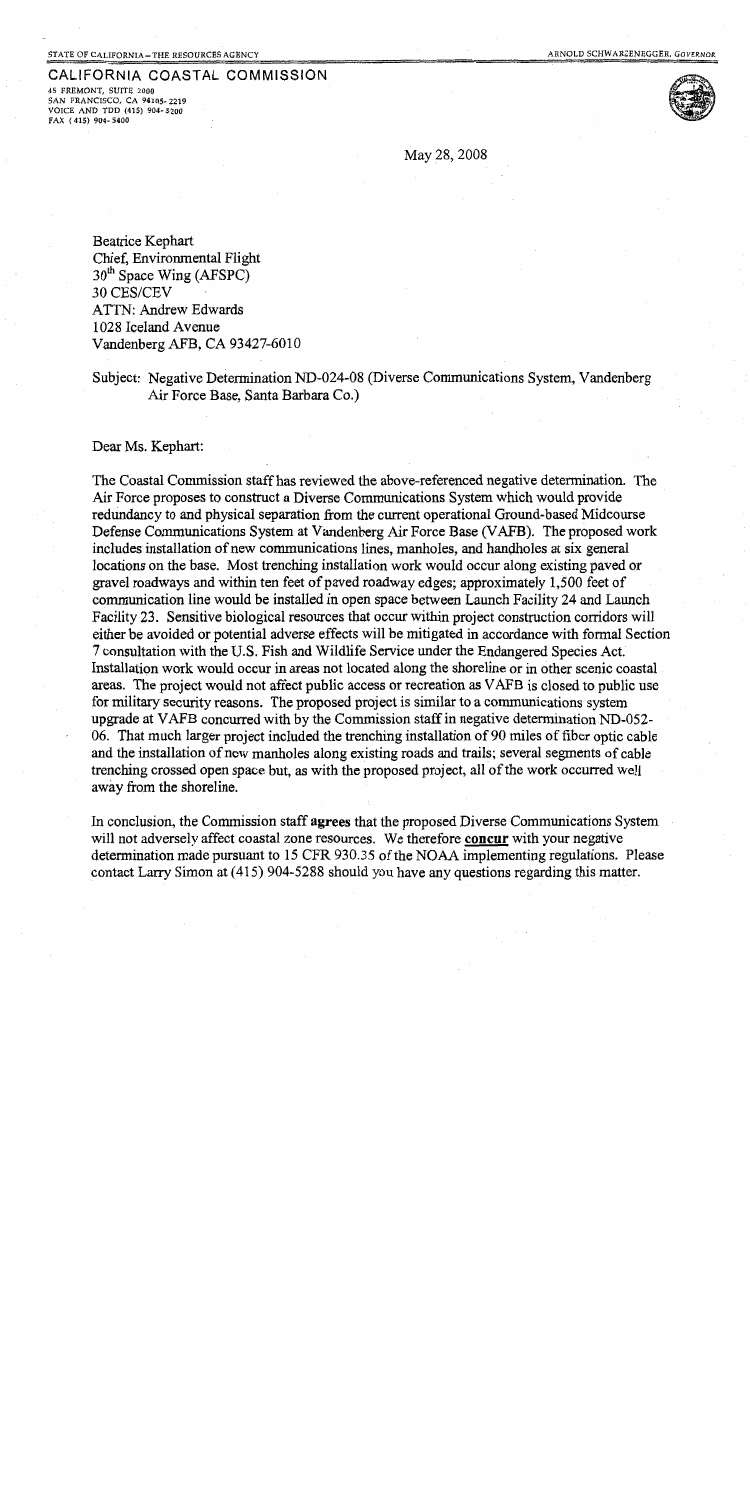ND-024-08 (U.S. Air Force) Page 2

cc:

Sincerely,

Mart Deffance

CCC - South Central Coast District California Department of Water Resources Governor's Washington, D.C., Office

 $\left[\begin{smallmatrix} 1 & 0 & 0 \\ 0 & 0 & 0 \\ 0 & 0 & 0 \end{smallmatrix}\right] \left[\begin{smallmatrix} 1 & 0 & 0 \\ 0 & 0 & 0 \\ 0 & 0 & 0 \end{smallmatrix}\right] \right]_{\mathcal{F}_{\mathcal{F}_{\mathcal{F}}}(\mathcal{F}_{\mathcal{F}_{\mathcal{F}}}(\mathcal{F}_{\mathcal{F}_{\mathcal{F}}}))}$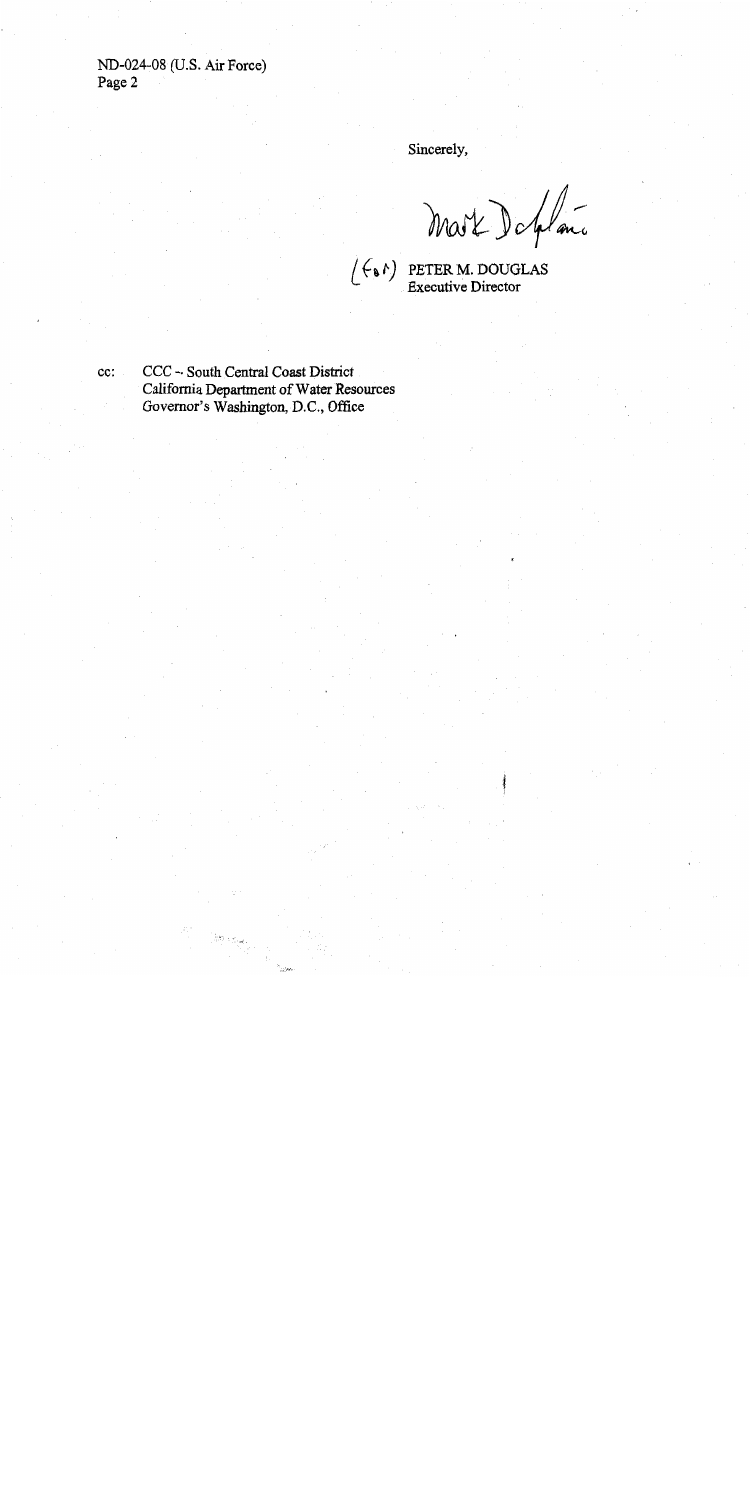### CALIFORNIA COASTAL COMMISSION

45 FREMONT, SUITE 2000 SAN FRANCISCO, CA 94105-2219 VOICE AND TDD (415) 904-5200 FAX (415) 904-5400



June 6, 2008

Steve Kim AJT-1100 **FAA Headquarters** FOB10B, Cube: 5E42XS 600 Independence Ave., SW Washington, D.C. 20591

Subject: Negative Determination ND-027-08 (Airport surface detection equipment upgrade installation, San Diego International Airport, San Diego Co.)

Dear Mr. Kim:

The Coastal Commission staff has reviewed the above-referenced negative determination. The Federal Aviation Administration (FAA) proposes to install and operate an "Airport Surface" Detection Equipment Upgrade Model X System" (ASDE-X) at San Diego International Airport (SAN). The upgraded system would track the movement of aircraft and surface vehicles on taxiways and runways, thereby assisting air traffic controllers to safely and efficiently route airport ground traffic. The ASDE-X system is an automated ground surveillance radar system consisting of a network of antennas and sensor equipment that are generally located at or near existing facilities used for airport operations.

The proposed ASDE-X system at SAN would consist of the existing surface movement radar mounted on the top of the Airport Traffic Control Tower, eight proposed remote unit sensors, and two reference transmitters. All these components would be located at SAN except for three remote unit sensors which would be located at developed areas in proximity to SAN. The antennas and masts for the reference transmitters and all but one of the remote unit sensors would be mounted on existing buildings, structures, or towers. The antenna for one remote unit sensor would be installed on a new 30-foot-tall mast in a currently graded and disturbed area adjacent to an existing SAN aircraft navigation aid equipment shelter approximately 3,000 feet west of the airport. The system components will not be located within environmentally sensitive habitat or public recreation areas, and will not adversely affect scenic public views to or along the shoreline.

The Coastal Commission staff agrees with the Federal Aviation Administration's determination that the installation and operation of the proposed ASDE-X system at San Diego International Airport will not adversely affect coastal zone resources. We therefore concur with your negative determination made pursuant to 15 CFR 930.35 of the NOAA implementing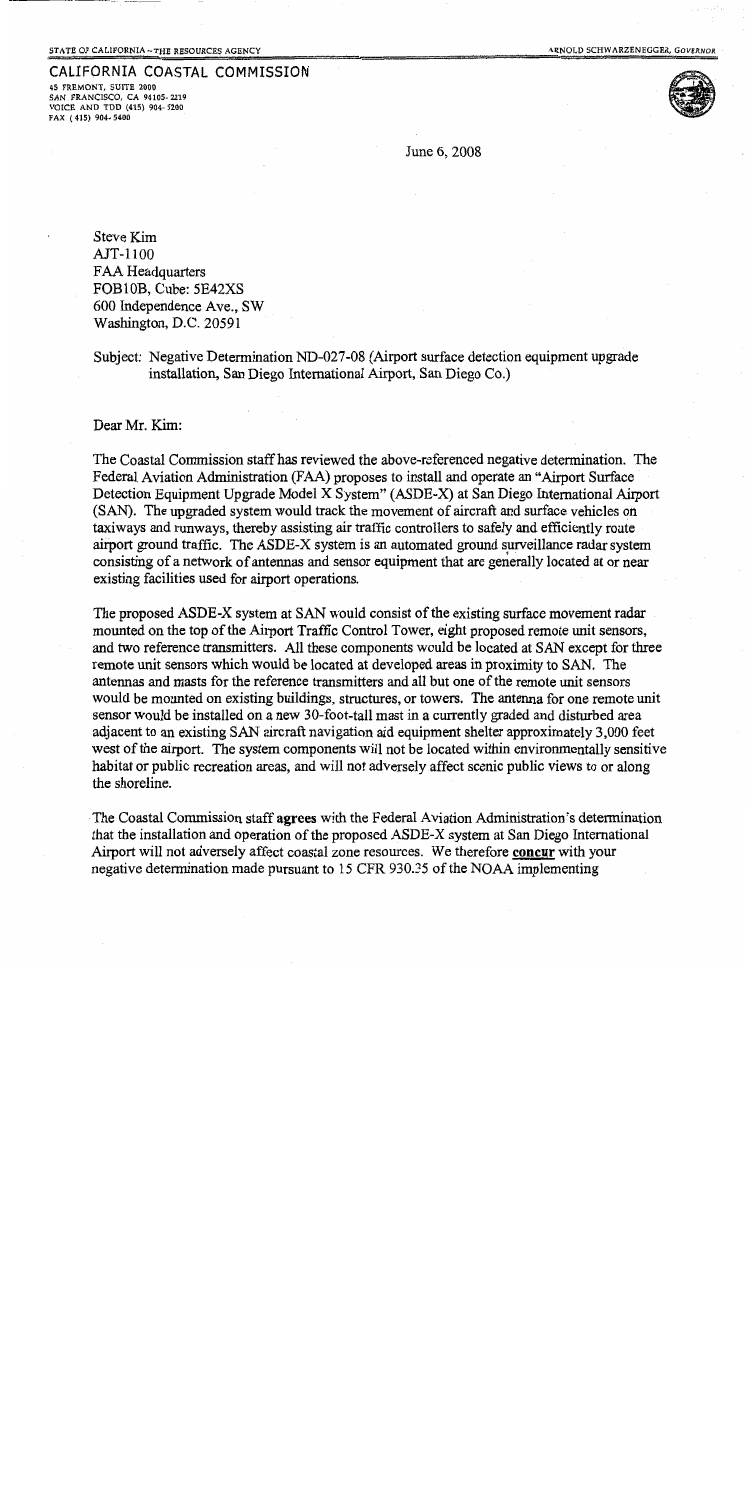ND-027-08 (FAA) Page 2

regulations. Please contact Larry Simon at (415) 904-5288 should you have any questions regarding this matter.

 $f(x)$ 

Sincerely,

Mar B X La

cc:

CCC - San Diego Coast District California Department of Water Resources Governor's Washington, D.C., Office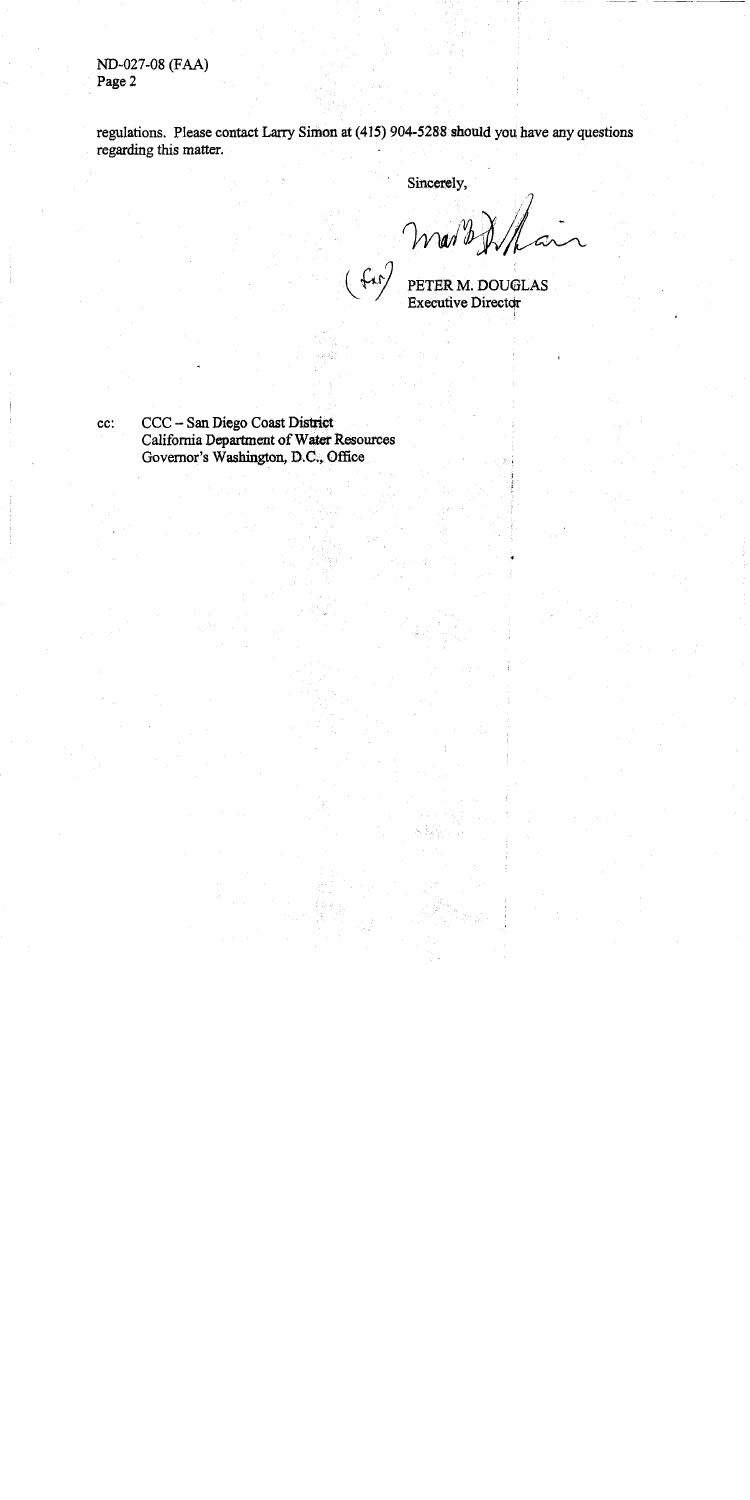### CALIFORNIA COASTAL COMMISSION 45 FREMONT, SUITE 2000

SAN FRANCISCO, CA 94105-2219 VOICE AND TDD (415) 904-5200 FAX (415) 904-5400



June 10, 2008

Ronald J. Dow Installation Environmental Program Manager Naval Base Ventura County ATTN: Emilie Lang 311 Main Road, Suite 1 Point Mugu, CA 93042-5033

Subject: Negative Determination ND-030-08 (Madd Road wetland restoration, Mugu Lagoon, Naval Base Ventura County)

Dear Mr. Dow:

cc:

The Coastal Commission staff has reviewed the above-referenced negative determination. The Navy proposes to remove non-native and highly invasive iceplant (Carpobrotus edulis) and plant native wetland vegetation on a 0.6-acre upland/transitional site on the northwest side of Mugu Lagoon. Iceplant and soil materials will be scraped and removed using heavy equipment and will be transported off site to an approved upland disposal facility. After site preparation, the Navy would then plant native pickleweed, saltgrass, and alkali heath across the site. The project area will be clearly delineated, erosion and pollution prevention measures will be implemented to avoid potential impacts to adjacent wetlands, and Navy biologists will be on site throughout the construction period. The restoration of this site will improve biological productivity by replacing exotic flora with native species which will provide additional habitat at Point Mugu for the endangered Belding's savannah sparrow and light-footed clapper rail. The Navy plans to undertake the restoration project in the fall of 2008, outside the nesting season of the Belding's savannah sparrow and light-footed clapper rail.

The Coastal Commission staff agrees with the Navy's determination that the proposed project will not adversely affect coastal zone resources. We therefore concur with your negative determination made pursuant to 15 CFR 930.35 of the NOAA implementing regulations. Please contact Larry Simon at (415) 904-5288 should you have any questions regarding this matter.

Mark Damur

CCC - South Central Coast District California Department of Water Resources Governor's Washington, D.C., Office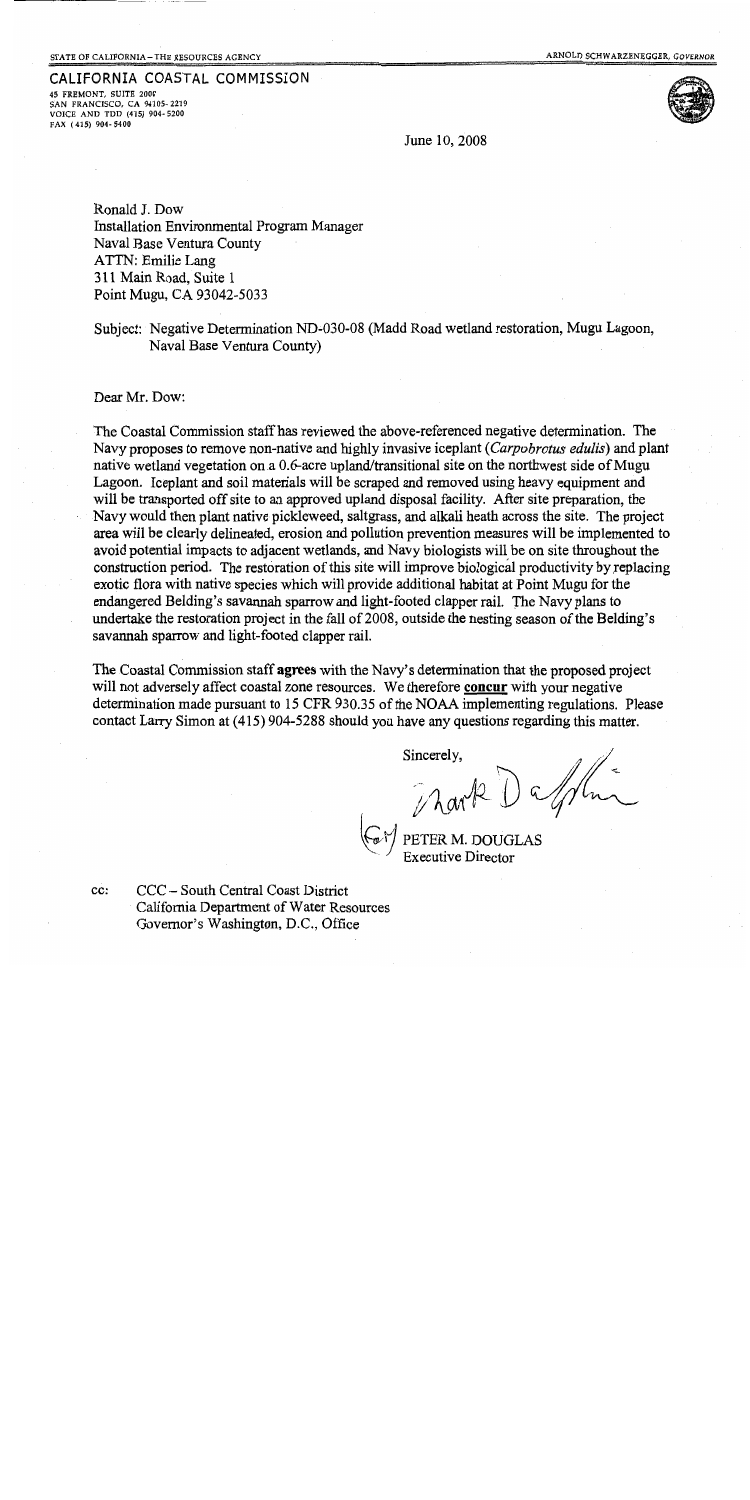CALIFORNIA COASTAL COMMISSION 45 FREMONT, SUITE 2000 SAN FRANCISCO, CA 94105-2219 VOICE AND TDD (415) 904-5200



June 4, 2008

FAX (415) 904-5400

Mr. Scott B. Robertson **Emergency Preparedness Coordinator** DCOR, LLC 290 Maple Court, Suite 290 Ventura, CA 93003

Mr. Nabil Masri Chief, Office of Facilities, Safety and Enforcement U.S. Minerals Management Service Pacific OCS Region 770 Paseo Camarillo Camarillo, CA 93010

Subject: No Effects Determination NE-033-08 Regarding Dos Cuadras Offshore Resources, LLC (DCOR) Replacement-In-Kind of Oil Spill Response Boom on Platform Edith in the Beta Unit

Dear Mr. Robertson and Mr. Masri,

Thank you for forwarding the May 27, 2008 written request by Dos Cuadras Offshore Resources, LLC ("DCOR") to the Minerals Management Service ("MMS") to approve an oil spill boom replacement-inkind on Platform Edith in the Beta Unit Complex, Pacific OCS 296, and allow removal of the existing out-of-service boom.

DCOR has replaced 1500-ft of Kepner oil spill boom with two 750-ft lengths of Expandi boom. The Kepner boom is still on Platform Edith and considered out-of-service. DCOR is requesting of the MMS permission to remove the out-of-service Kepner boom.

The switch to Expandi boom is intended to provide greater flexibility in the location of deployment and in the amount of boom that needs to be deployed to manage different size spill events. Each 750-ft section of Expandi boom is capable of containing a moderate size spill, but the two 750-ft sections can be linked together if necessary to provide containment for a larger spill. Deployment of the Expandi boom is a temporary measure for initial spill containment, as additional spill containment will be provided by the contracted Oil Spill Response Organization, the Marine Spill Response Corporation, in accordance with the MMS regulations and the DCOR Oil Spill Response Plan.

The Coastal Commission staff has no objection to the replacement-in-kind of 1500-ft of Kepner boom with two 750-ft lengths of Expandi boom, or to the removal from Platform Edith of the out-of-service Kepner boom.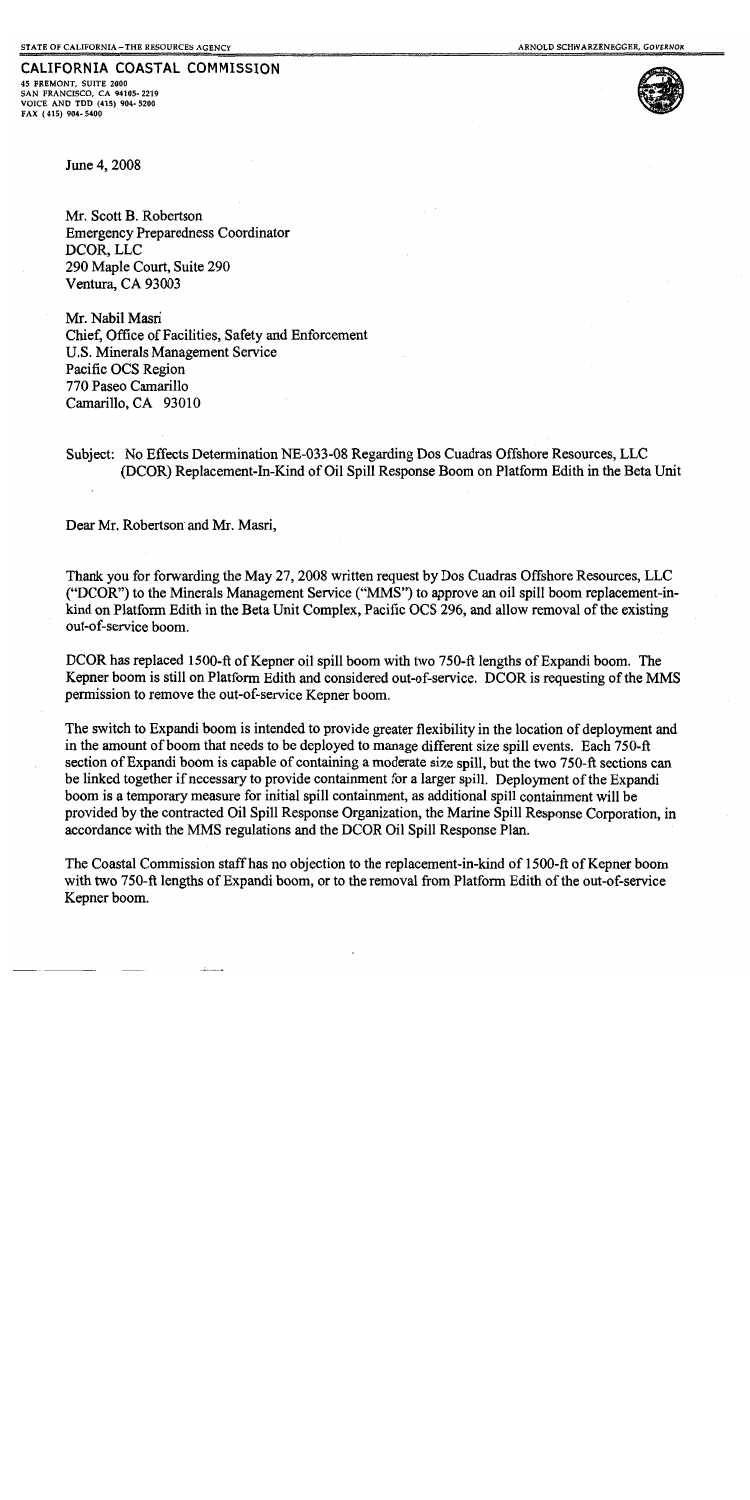Please contact me if you have any further questions. My contact information appears below.

Sincerely,

**Ellen Faurot-Daniels** Oil Spill Program Supervisor 415-904-5285 efaurotdaniels@coastal.ca.gov

Craig Ogawa, Minerals Management Service cc: Ted Mar, California Office of Spill Prevention and Response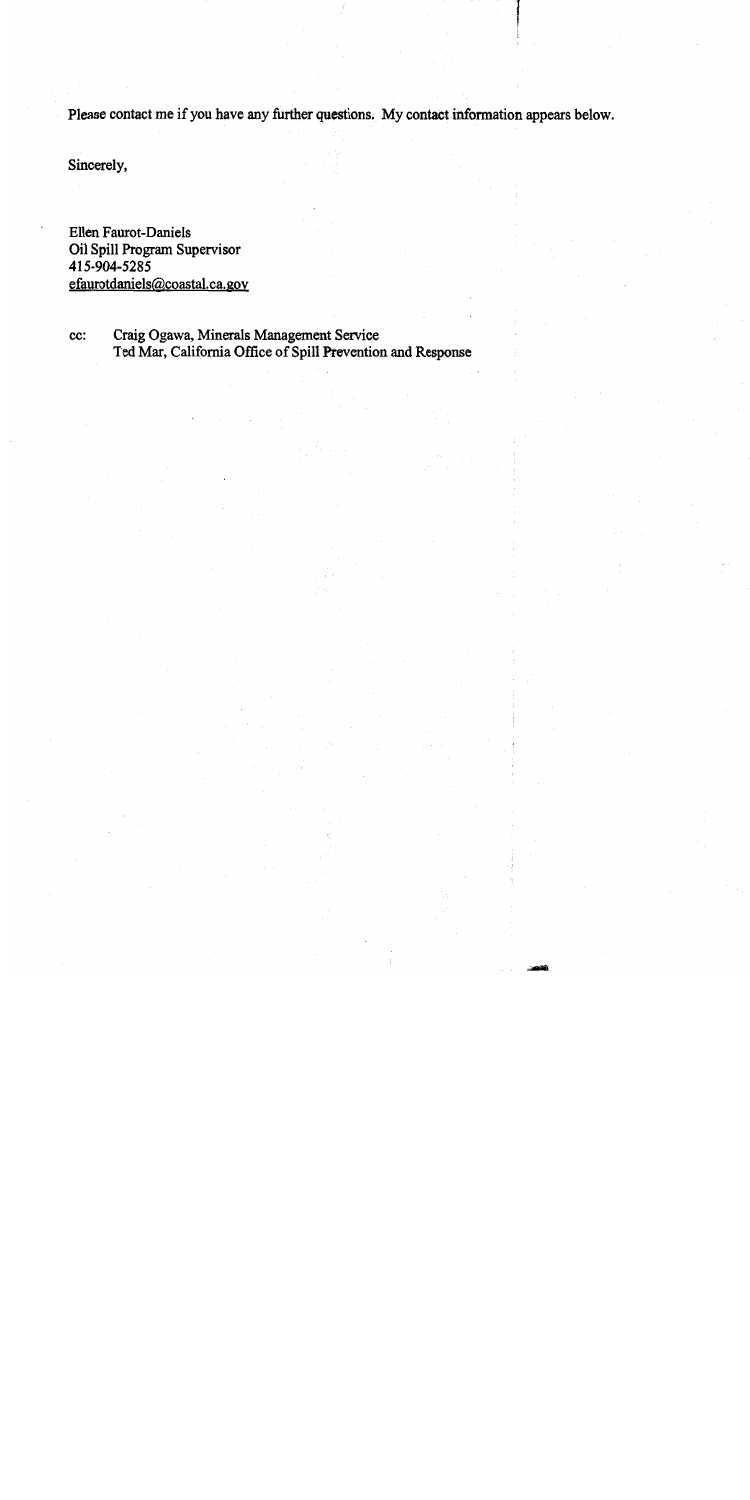### STATE OF CALIFORNIA - THE RESOURCES AGENCY

## CALIFORNIA COASTAL COMMISSION

45 FREMONT, SUITE 2000 SAN FRANCISCO, CA 94105-2219<br>VOICE AND TDD (415) 904-5200 FAX (415) 904-5400

June 13, 2008

Josephine Axt Chief, Planning Division U.S. Army Corps of Engineers ATTN: Kirk Brus (CESPL-PD-RL) P.O. Box 532711 Los Angeles, CA 90053-2325

Subject: Negative Determination ND-034-08 (Morro Bay Harbor Maintenance Dredging Program, San Luis Obispo Co.)

Dear Ms. Axt:

The Coastal Commission staff has reviewed the above-referenced negative determination which proposes to renew the existing six-year maintenance dredging program at Morro Bay Harbor (CD-074-01). The Corps' proposed annual maintenance dredging program would run through the year 2013. Due to a delay in completing sediment testing and analysis to support the proposed six-year program, and in order to ensure that needed maintenance dredging at Morro Bay Harbor would occur in a timely manner this summer, the Corps submitted a negative determination (ND-018-08) to the Commission on April 8, 2008, for the first year of the proposed six-year extension. The Commission's Executive Director concurred with ND-018-08 on May 19, 2008, finding that the proposed dredging and nearshore disposal of up to 1.1 million cubic yards of clean sand was similar to previous Morro Bay Harbor maintenance dredging and disposal projects.

The proposed six-year maintenance dredging and disposal program would mirror the maintenance work which occurs annually at Morro Bay Harbor. In the subject negative determination, the Corps proposes to annually dredge on average between 150,000 and 200,000 cubic yards of clean sand from the federal channels and sand trap in Morro Bay Harbor, with no more than 1.1 million cubic yards of clean sand dredged in a single year. The primary disposal site for the dredged materials is the nearshore site off Montana de Oro State Park, immediately downcoast of the harbor entrance and routinely used by the Corps for disposal of Morro Bay Harbor sediments. The surfzone at Morro Strand State Beach upcoast of the harbor entrance is the alternate project disposal site. Previous annual dredging and disposal projects typically take 26 days on average to complete and the Corps expects the 2008-2013 annual dredging projects will adhere to this historic schedule.

As with previous maintenance dredging and disposal projects at Morro Bay, proposed disposal operations occurring between March 1 and September 30 would be restricted to nearshore areas (i.e., in waters seaward of the surf break between the -20 and -40 foot mean lower low water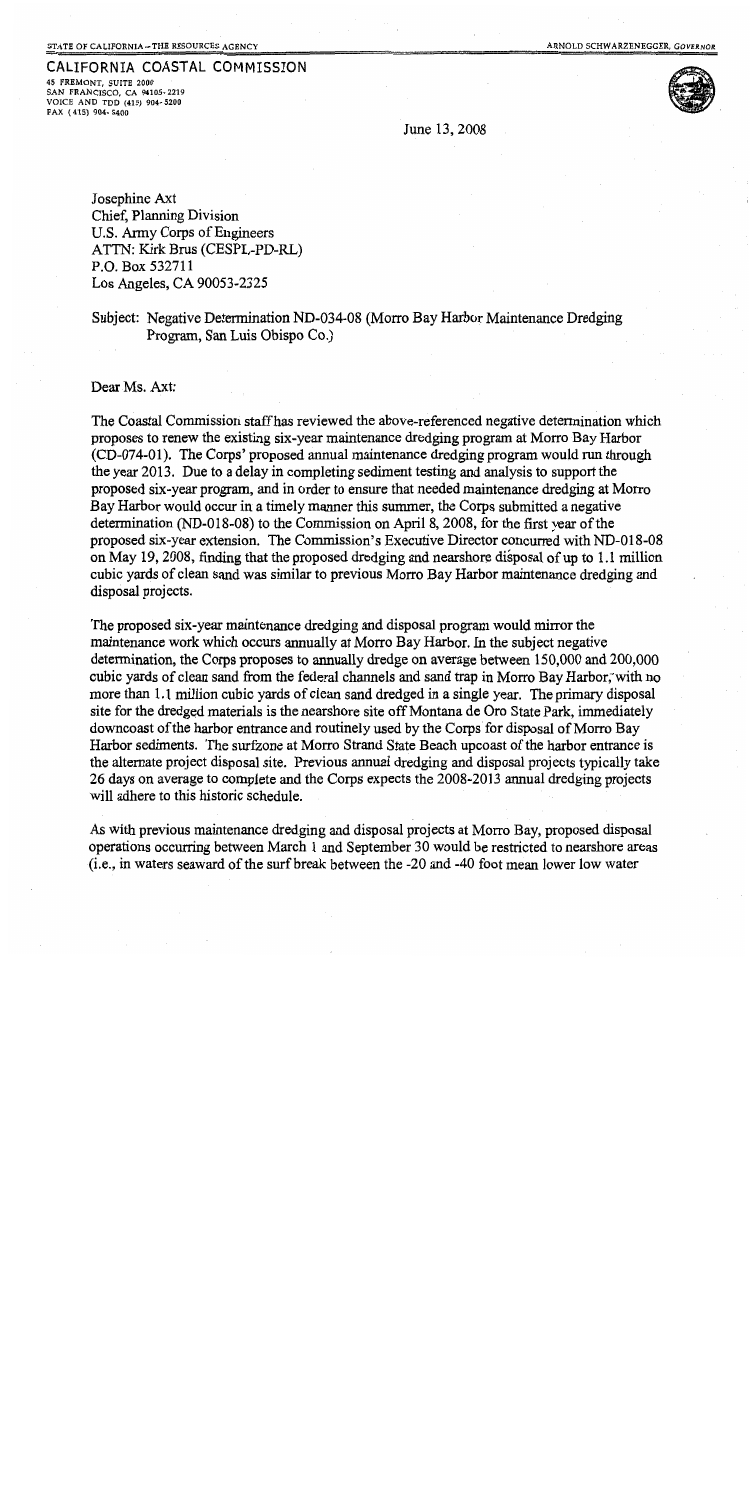contour line) to avoid impacts to the nesting activities of the endangered Western snowy plover. This restriction will also protect grunions and minimize effects on recreational beach use. The proposed six-year extension of the existing maintenance dredging program will maintain harbor channels needed for recreational boating and will replenish area beaches used for recreation. The physical and chemical testing undertaken by the Corps documented that the Morro Bay Harbor sediments to be dredged are suitable for placement at either the southern near-shore or northern surf-zone disposal sites. On June 6, 2008, the U.S. EPA concurred with the sediment suitability determination made by the Corps for the proposed six-year maintenance dredging program.

Under the federal consistency regulations (15 CFR Section  $930.35(a)(2)$ ), a negative determination can be submitted for an activity "which is the same as or similar to activities for which consistency determinations have been prepared in the past." The proposed project is similar to the six-year maintenance dredging and disposal program concurred with by the Commission in consistency determination CD-074-01. We therefore concur with your negative determination made pursuant to 15 CFR Section 930.35 of the NOAA implementing regulations. Please contact Larry Simon at (415) 904-5288 should you have any questions regarding this matter.

Sincerely.

Mark Deglans

cc:

CCC - Central Coast District U.S. EPA Region 9, Melissa Scianni California Department of Water Resources Governor's Washington, D.C., Office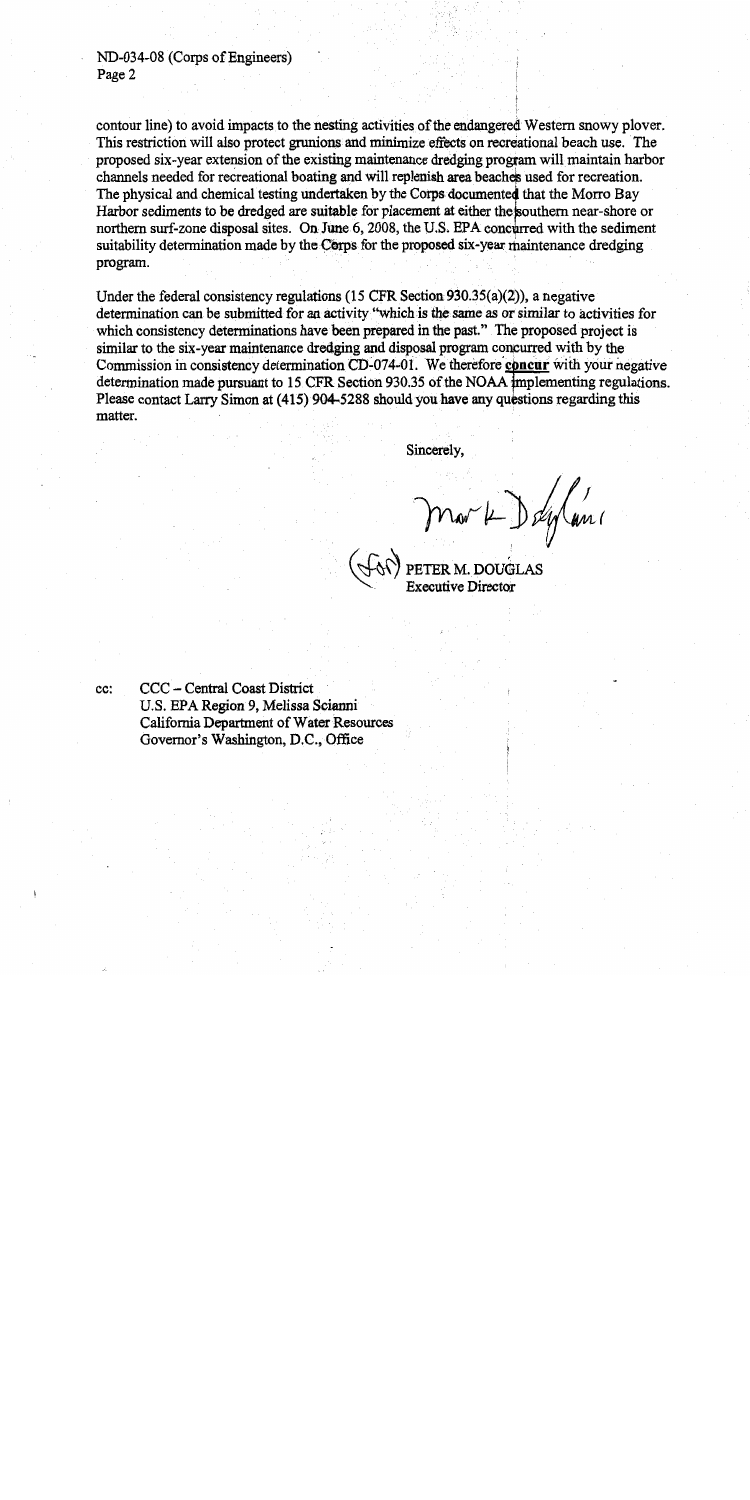### CALIFORNIA COASTAL COMMISSION

45 FREMONT, SUITE 2000 SAN FRANCISCO, CA 94105-2219 VOICE (415) 904-5200 FAX (415) 904-5400 TDD (415) 597-5885



June 6, 2008

Nabil F. Masri Chief Office of Facilities, Safety and Enforcement U.S. Minerals Management Service (MMS) 770 Paseo Camarillo Camarillo, CA 93010

### Subject: NE-040-07 - No Effects Determination Regarding Dos Cuadras Offshore Resources LLC (DCOR) Request to Remove Walosep W2 Skimmer from Platform Gilda

Dear Mr. Masri:

On June 14, 2007, the MMS submitted to the Coastal Commission staff, for its review, a request by DCOR to remove the Walosep W2 oil spill skimmer from Platform Gilda. DCOR proposes to replace the skimmer with the skimming capability of the Clean Seas LLC spill response vessels (SRVs) and oil spill response vessels (OSRVs), which are equipped with the LORI brush advancing skimmer systems.<sup>1</sup> DCOR intends to leave the containment boom and other oil spill response equipment in place on the platform.

In a letter dated July 19, 2007 (see attachment), the California Coastal Commission staff agreed with the MMS approach to require DCOR and Clean Seas to successfully complete an unannounced drill, during non-regular work day hours, that demonstrated the ability of Clean Seas to initiate skimming operations at Platform Gilda within the MMS's (and Commissionagreed to) two-hour response time standard. If the drill was completed successfully, then MMS would consider granting final approval for the DCOR's request to remove the skimmer equipment. The other consulted agencies<sup>2</sup> also agreed with this approach.

On April 27, 2008, the MMS conducted an unannounced oil spill exercise on DCOR's Platform Gilda. The scenario for the spill exercise was a 5 bbl crude oil spill from the waste oil tank on the platform. During this drill, which occurred on Sunday during non-regular work hours, the Clean Seas' SRV, Clean Sweep, located in Ventura Harbor, arrived on location and commenced skimming operations within 1 hour and 15 minutes of the initiation the drill, which is well within the Commission's and MMS two-hour response time frame.

See February 9, 2007 letter from Mike Finch, DCOR, to Nabil Masri, MMS.

<sup>2</sup> In addition to the Coastal Commission, the MMS consulted with the U.S. Coast Guard, California State Lands Commission, California Office of Spill Prevention and Response, and the California Department of Fish and Game. See June 14, 2007 email from Craig Ogawa, MMS, to Robin Blanchfield, California Coastal Commission.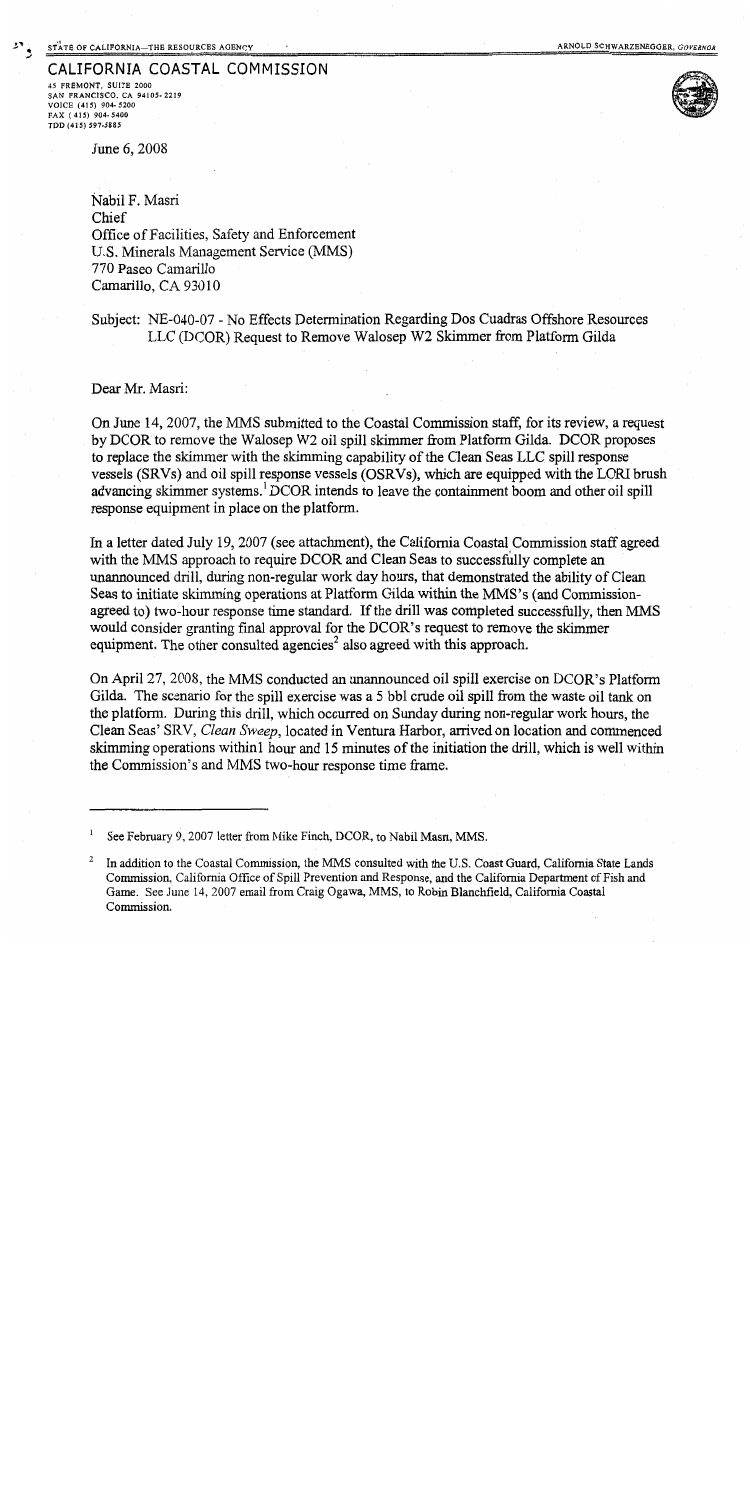Because Clean Seas successfully completed the unannounced drill described above, the MMS intends to give final approval to DCOR for the removal of the Waloset W2 skimmer.

The Commission staff agrees with the MMS's proposal to approve DCOR's request to remove the Walosep W2 skimmer from Platform Gilda. Furthermore, the Commission staff has determined that the proposed removal of the skimmer will not cause coastal zone effects substantially different than those reviewed by the Commission during its original federal consistency review of the Development and Production Plan (DPP) for Platform Gilda (CC-6-80). Accordingly, DCOR's removal of the Walosep W2 skimmer from Platform Gilda is not subject to the federal consistency review requirements pursuant to section  $307(c)(3)(B)$  of the CZMA, at this time.

The reasons for the Commission's staff determination are discussed in more detail in the sections that follow.

### **Background**

The Commission staff is conducting this review of DCOR's request to remove the Walsoep W2 skimmer from Platform Gilda pursuant to the Commission's federal consistency review authority under Section  $307(c)(3)(B)$  of the Coastal Zone Management Act and the federal regulations (15) CFR Part 930, Subpart E) that implement that statutory provision. The Coastal Commission has previously reviewed and concurred in the consistency certification for the DPP for the installation of Platform Gilda (CC-6-80). As part of the consistency certification for Platform Gilda (CC-6-80), Union Oil Company (who was the owner of Platforms Gilda at the time of the federal consistency review) committed to maintain "an oil recovery device (skimmer) suitable for open ocean use" on the platform so it could be used as the first line of defense in the containment, recovery and clean-up of an oil spill.<sup>3</sup>

Under the applicable regulatory standard,  $4$  any changes made to the oil spill response equipment configuration for Platform Gilda that reduce oil spill response capability, and thus affect coastal

Commitments for oil spill response equipment were made in the following supporting DPP documents, which were incorporated by reference into the DPP.

Union Oil Company's consistency certification for Platform Gilda - OCS P-0216, dated December 6, 1979,  $1)$ (see page  $20$ ).

3) March 4, 1980 letter from Union Oil Company to the California Coastal Commission which stated the following equipment commitments for Platform Gilda:

"... please be advised that Union will maintain the following on Platform Gilda: (1) 1500' of open ocean boom; (2) a skimmer capable of open ocean use; (3) 15 bales of sorbent material; and (4) a boat capable of deploying oil spill clean-up equipment."[Emphasis added.]

3) Environmental Impact Report/Environmental Impact Statement (for the DPP) for Union Oil Company of California, Platforms Gilda and Gina Project, Leases OCS P-0202 [Gina] and OCS P-0216 [Gilda], May 1980, (see page A-3).

15 CFR § 930.51(c) states: "The term 'major amendment' of a federal license or permit activity means any subsequent federal approval that the applicant is required to obtain for modification to the previously reviewed and approved activity and where the activity permitted by issuance of the subsequent approval will affect . . . any coastal use or resource in a way that is substantially different than the description or understanding of effects at the time of the original activity."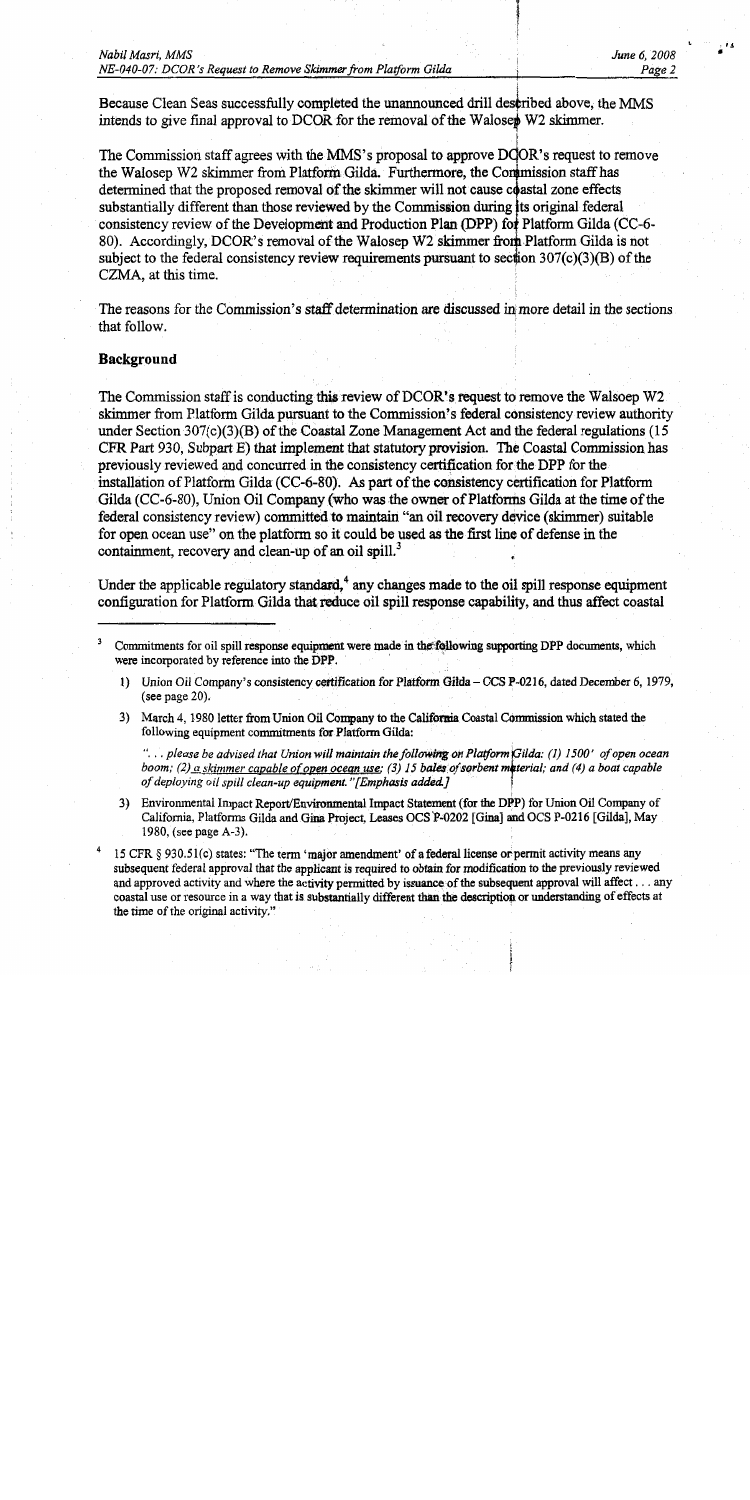resources in a way that is substantially different than those identified in the original federal consistency review for Platform Gilda (CC-6-80), constitutes a major amendment or modification to the DPP, and may be subject to additional federal consistency review by the Commission.<sup>5</sup>

Previously in Negative Determination NE-069-01, the Commission staff determined that the reconfiguration of the boom equipment at Platforms Gilda and Gina — which is now distributed among Platforms Gina, Gilda, and the mobile crew boat — provided an equivalent or better response capability for the protection of coastal zone resources than the response equipment configuration that was originally reviewed and concurred in by the Commission for consistency certifications CC-6-79 (Gina) and CC-6-80 (Gilda).<sup>6</sup>

### **DCOR Proposal and Reasons for Negative Determination**

DCOR proposes to remove the Walosep W2 oil spill skimmer from Platform Gilda and substitute the skimming capability of the Clean Seas LLC response vessels that are equipped with vesselmounted LORI brush advancing skimmer systems.<sup>7</sup> DCOR intends to leave the containment boom and other oil spill response equipment in place on the platform.<sup>8</sup>

In the event of an oil spill DCOR would focus its platform personnel efforts on notifying the spill responders and agencies, controlling the source of the spill, and deploying the oil spill boom to contain the spill until the Clean Seas SRV *(i.e., Clean Sweep* and *Comet)* or OSRV *(i.e., Mr. Clean III*, and *Mr. Clean*) arrive to initiate the skimming and on-water recovery operations. To be consistent with the terms of the original federal consistency CC-6-80 for Platform Gilda DCOR's proposed substitution of the Cleans Seas' SRV or OSRV skimmer capability must provide equal or better protection of the coastal resources as compared to the skimmer capability located at Platform Gilda. Accordingly, the Commission staff must answer the following

 $\overline{7}$ See Footnote 1.

 $\mathbf{z}$  :

8 Page C-1 of The September 2006 DCOR Oil Spill Response Plan, Santa Barbara Channel and San Pedro Channel, Volume, states that the following equipment will be located at Platform Gilda:

- 1 Boston Whaler with 2-Suzuki 70-hp motors  $\blacksquare$
- $\blacksquare$ 750 ft of Expandi boom
- $\blacksquare$ 15 bales sorbent pads (100 pads per bale).
- $\blacksquare$ 360 feet of sorbent boom (40 feet per bale)
- $\blacksquare$ 5 spill tracking buoys
- $\blacksquare$ 1 marine radio
- $\blacksquare$ 1 company radio and communications base station
- 5 hand held radios
- 1 cellular phone  $\blacksquare$
- 1 company crew boat (shared with Platform Gina), capable of deploying boom and skimmer, that is  $\blacksquare$ equipped with 750 feet Expandi 4300 boom and 1 rotopak reel system. (This crew boat is located so as to be capable of deploying boom within 60 minutes at either platform.)

<sup>5</sup> For additional background about the Commission's federal consistency authority over DPPs and the incorporated commitments concerning oil spill equipment configurations on Platform Gilda, please see letter dated March 13, 2000 from Coastal Commission to MMS.

See Negative Determination letter NE-069-01, dated November 4, 2002, sent to Thomas Dunaway, MMS, from Alison Dettmer, California Coastal Commission.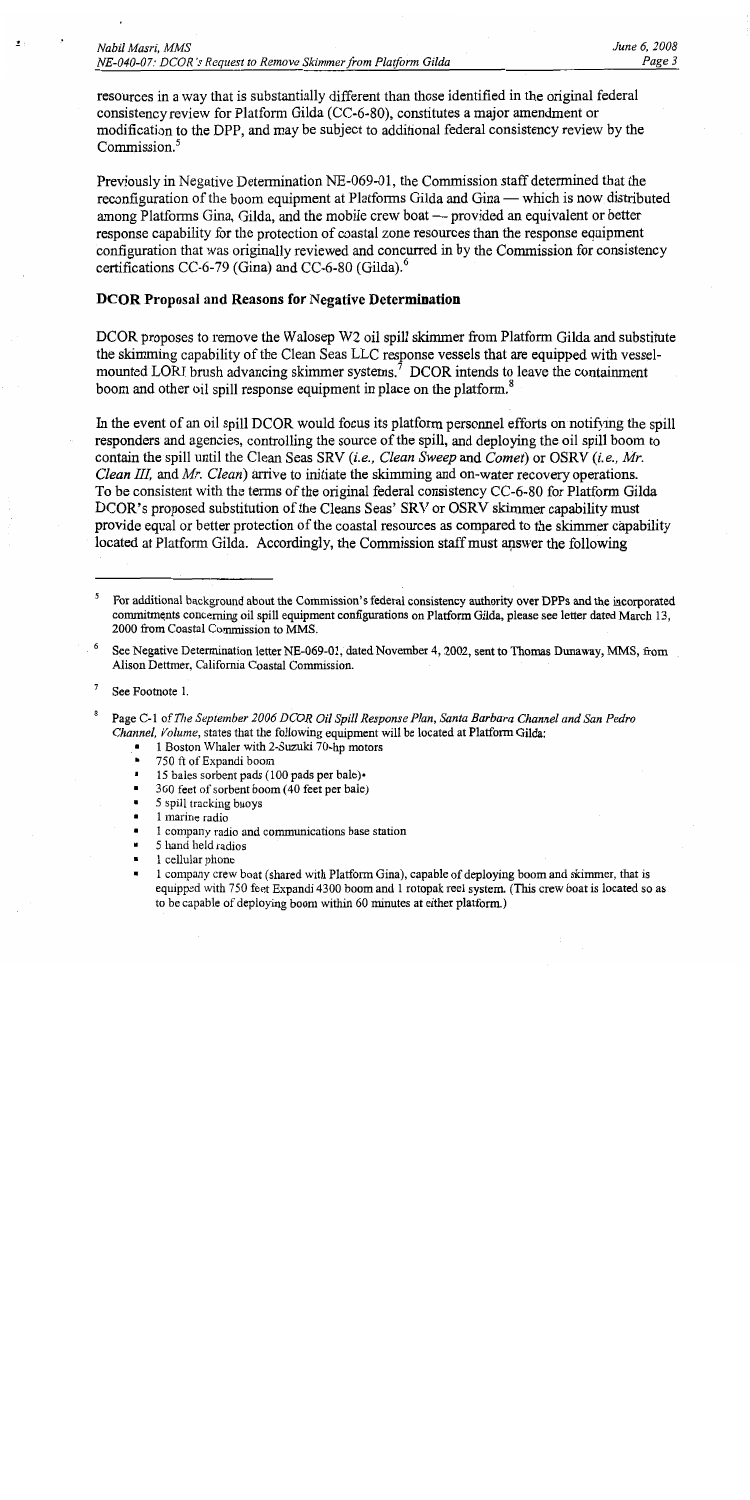| Nabil Masri, MMS                                                |  |  |
|-----------------------------------------------------------------|--|--|
| NE-040-07: DCOR's Request to Remove Skimmer from Platform Gilda |  |  |

questions: (1) Is the skimming capability of the LORI brush advancing skimming systems that are installed on the Comet, Clean Sweep, Mr. Clean, and Mr. Clean III equal to or superior to the skimming efficiency and capability of the Walosep W2 skimmer? (2) Can one of the SUVs (Comet, Clean Sweep) or the OSRVs (Mr. Clean, Mr. Clean III) arrive on scene and deploy skimmer and on-water recovery operations within the Commission's and the MMS two-hour response time frame?

Response Capability Effectiveness of the Cleans Seas' LORI Advancing Skimmer Systems in Comparison to the Walosep W2 Skimmer

The Commission staff has determined that the vessel mounted LORI brush advancing skimmers on the Clean Seas SRVs and OSRVs have oil recovery capability superior to the Walosep W2 skimmer for the following reasons:

- The LORI brush advancing skimmer systems recover a higher concentration of oil at a faster rate than the stationary Walosep W2 skimmer. The two five-brush LORI advancing skimming systems on the oil spill response vessel, Mr. Clean, have a total derated recovery capacity of 12,364 (barrels) bbls per day. The SRV Clean Sweep's three-brush LORI advancing skimmer system has an effective daily recovery capacity of 3,710 bbls per day (774 barrels per hour). The SRV Comet's 2-brush LORI advancing skimmer system has an effective daily recovery capacity of 2,472 bbls per day (716 bbls per hour). In contrast, the Walosep W2 skimmer has an effective daily recovery capacity of only 512 bbls per day  $(63$  bbls per hour).
- The LORI brush advancing skimmer system is a state-of-art skimming system, designed specifically for offshore oil recovery in the most demanding weather and sea conditions. They have operated successfully in seas of up to 6.5 feet. In comparison, the Walosep W2 skimmer can only operate in seas up to 3 feet.
- The mobile nature of the Clean Seas' vessel mounted LORI brush advancing skimmer systems provide greater flexibility to respond to a spill from Platform Gilda when compared to the Walosep W2 skimmer. The Walosep W2 skimmer is a stationary skimmer that allows oil floating on the surface of the water to flow over the top edge of the "weir," or dam, into a collection sump where the oil is then pumped to storage. The skimmer must be manually moved from one boom-contained oil slick to the next, and each time the oil thickness varies the skimming depth must be manually readjusted. In contrast, the vessel mounted LORI brush advancing skimmer systems on the Clean Seas' SRVs and OSRVs encounter and recover oil as the boat advances through the slick. The LORI brush advancing skimmer system consists of patented brush conveyors or a rotating brush drum, booms, and flow-through channel designs. The LORI system has oil recovery sweeping speeds of 1 to 4 knots, and has a greater than 95% oil recovery efficiency rating.

See 7/18/2007 email from Ike Ikerd, General Manager, Clean Seas LLC, to Robin Blanchfield, California Coastal Commission.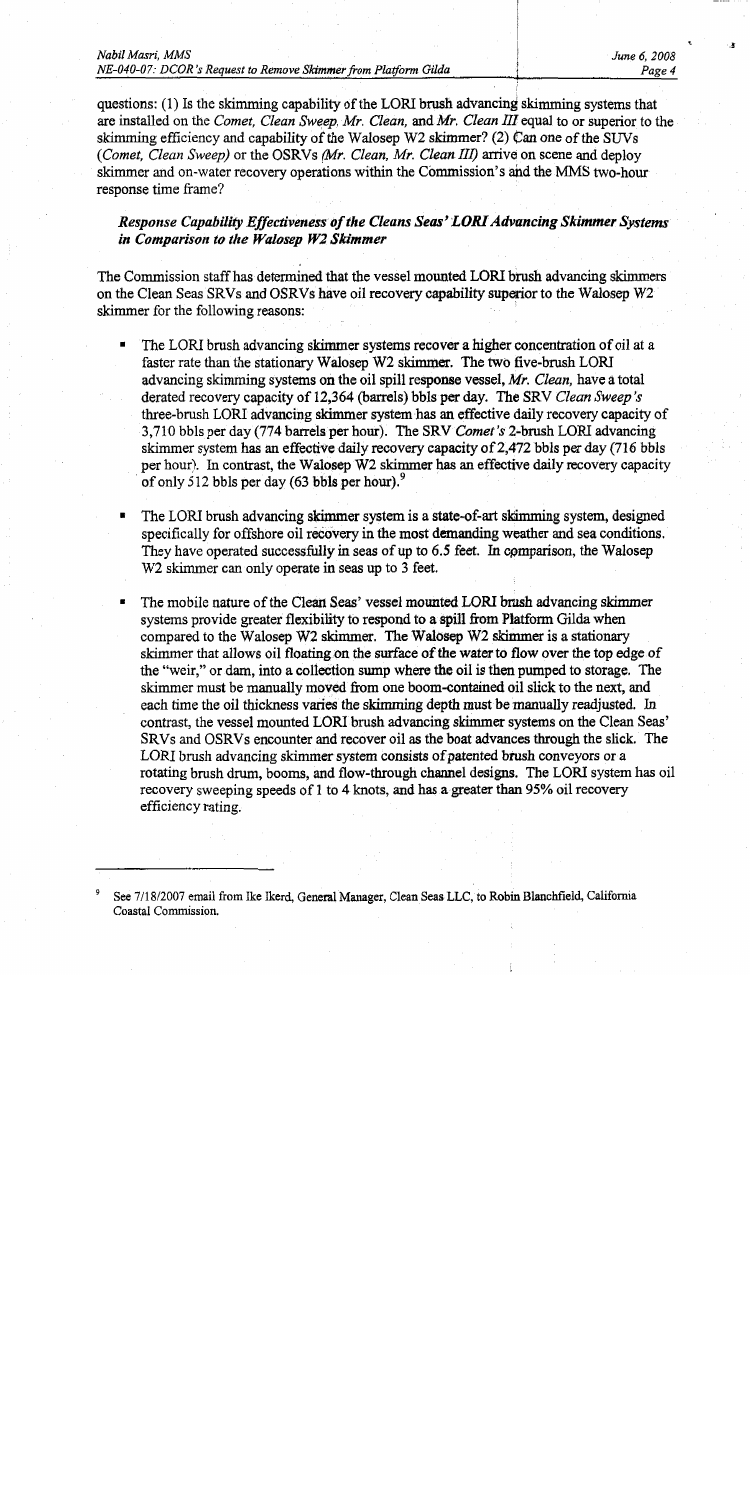Based on the reasons described above, the Commission staff has determined that the Clean Seas' vessel-mounted LORI brush advancing skimmer systems provide faster and more efficient onwater oil recovery, and thus better protection of California's coastal and marine resources, than the Walosep W2 skimmer currently located on Platform Gilda.

### **Response Timeframes for Skimmer Deployment**

The MMS's standards for oil spill response and recovery operations at the OCS platforms, which the Coastal Commission has accepted and based its concurrence on, require the operators to initiate oil spill containment operations within one hour of notification of a spill, and to deploy skimmers and initiate on-water recovery operations within two hours. These response time frames are planning standards, and we recognize that certain circumstances  $(i.e.,$  adverse weather, rough seas, night time, unsafe conditions at the spill scene) could delay the response. Notwithstanding, the operators and their oil spill response contractors are required to meet these response time frames under normal weather and work day conditions.

As discussed previously, these response standards were agreed to by the owner/applicant at the time of the federal consistency review (CC-6-80) for the installation of Platform Gilda.<sup>10</sup> Therefore, the Commission staff must determine if DCOR can still meet the Commission's twohour response time fame if the platform skimmer is removed and replaced by the skimming capabilities of the Clean Seas' SRVs and OSRVs.

The closest SRV, Clean Sweep, is moored in the Ventura Harbor. The SRV, Comet, and the OSRV, Mr. Clean, are moored in Santa Barbara Harbor. DCOR's oil spill response plan for Platform Gilda provides the following response time frames for the Clean Seas' response vessels to arrive at Platform Gilda under adequate weather conditions and during normal work hours: (1) SRVs -1 to 1.25 hours; and (2) OSRVs - 2.3 hours. Clean Seas has stated that the above response times are reasonable. The MMS unannounced drills program and Clean Seas' own exercise program have verified that the *Clean Sweep*, *Comet*, and *Mr. Clean* can reach the platform in these response time frames under normal work hours and sea conditions.<sup>11</sup> The Mr. *Clean III*, which is located further north, would take longer than 2.3 hours to arrive on scene. Notwithstanding, DCOR's oil spill response plan and Clean Seas both indicate that these response times may vary if a spill happened during non-normal weekday hours and/or under adverse weather conditions.<sup>12</sup>

Based on this evidence, the Commission staff concludes that under normal workday hours and sea/weather conditions it is feasible and reasonable for the Clean Seas SRVs (Clean Sweep. *Comet*) to arrive at Platform Gilda and meet the Commission's policy for initiating skimming and on-water recovery operations within the two-hour response time period, and for the OSRV, Mr. Clean, to arrive within 2.5 hours. However, there is still concern about Clean Seas'

See Footnote 3 and 5.

<sup>&</sup>lt;sup>11</sup> July 13, 2007 phone conversation with Mr. Ike Ikerd, General Manager, Clean Seas and Robin Blanchfield, Coastal Commission

<sup>&</sup>lt;sup>12</sup> DCOR Oil Spill Response Plan for Santa Barbara Channel and San Pedro Channel Platforms, Onshore Facilities and Associated Pipelines. Volume 1, page C-5.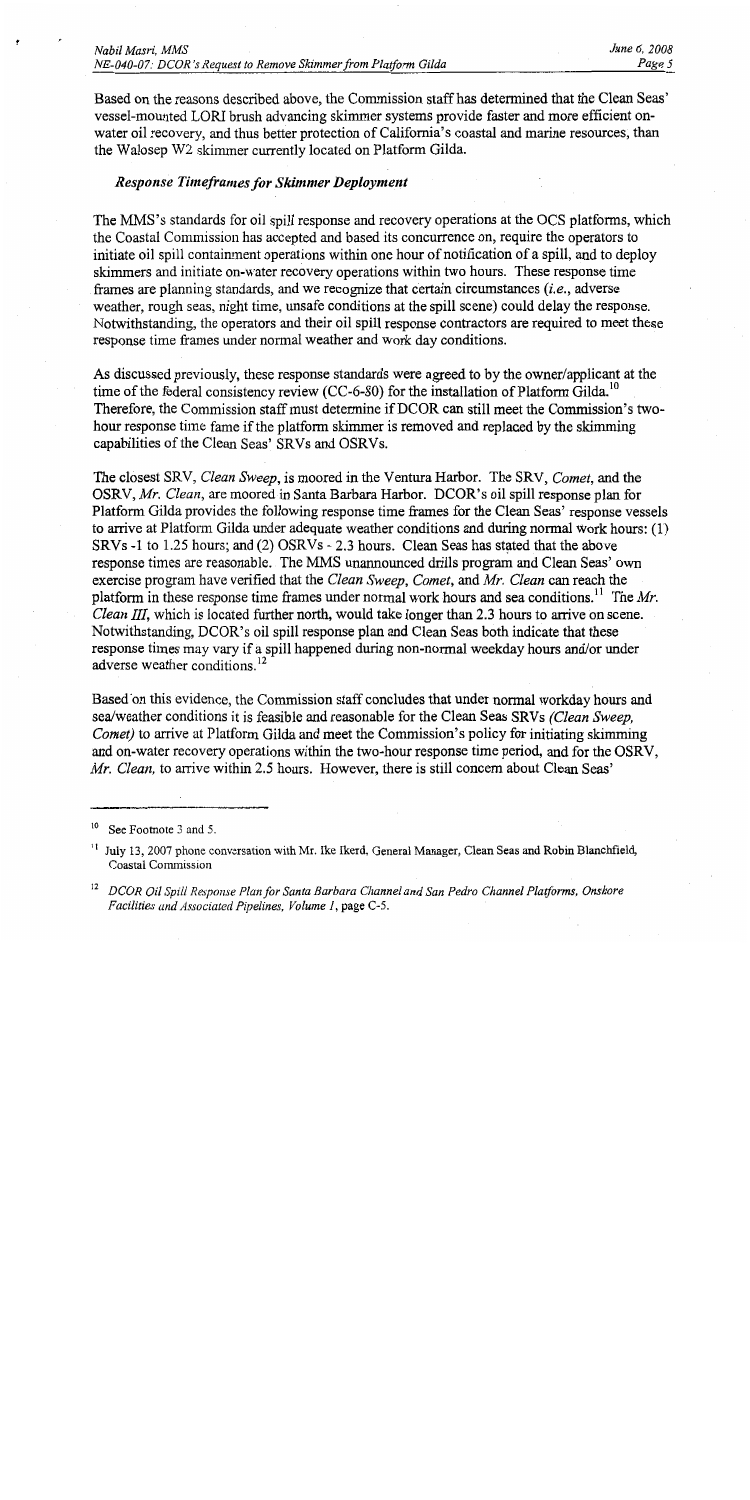### Nabil Masri, MMS

NE-040-07: DCORs Request to Remove Skimmer from Platform Gilda

June 6, 2008 Page 6

capability to meet the Commission's and MMS's two-hour response time frame if a spill happened during non-normal workday hours, such as on the weekend or in early evening (when it is still daylight).

To address this concern, the MMS conducted an unannounced drill on Sunday, April 28, 2008. During this drill, Clean Seas successfully demonstrated that their SRV, Clean Sweep, can arrive at Platform Gilda and initiate skimming operations within 1.5 hours, which is well within the Commission's and MMS's two-hour response time frame.<sup>14</sup>

Based on the above evidence, the Commission staff has determined that DCOR's proposal to substitute the skimming capability of the Clean Seas' response vessels (Clean Sweep, Comet, or Mr. Clean), which are equipped with LORI brush advancing skimmer systems, provides response times and skimmer capability that are equivalent or better than the Walosep W2 response time and capability currently located at the platform.

### Conclusion

For the reason discussed above, the Commission staff has determined that DCOR's proposal to remove the Walosep W2 skimmer from Platform Gilda and substitute it with the Clean Seas response vessels' LORI brush advancing skimmer capability will not affect California's coastal resources and uses in a manner substantially different from those identified in the original federal consistency reviews for Platform Gilda (CC-6-80). Therefore, at this time, the Commission staff has determined that DCOR's request to remove the skimmer from Platform Gilda is not subject to the consistency review requirements of section  $307(c)(3)(B)$  of the CZMA.

The Commission staff thanks the MMS for the opportunity to provide comments prior to MMS final approval.

Sincerely.

lin Dette

**Alison Dettmer** Deputy Director Federal Consistency, Energy, and Ocean Resources Division

cc: Craig Ogawa, Minerals Management Service Ted Mar, California Office of Spill Prevention and Response Mike Finch, Dos Cuadras Offshore Resources LLC

<sup>14</sup> See Unannounced Oil Spill Exercise Report for Platform Gilda, dated April 28, 2008, Minerals Management Service, Pacific OCS Region - California District.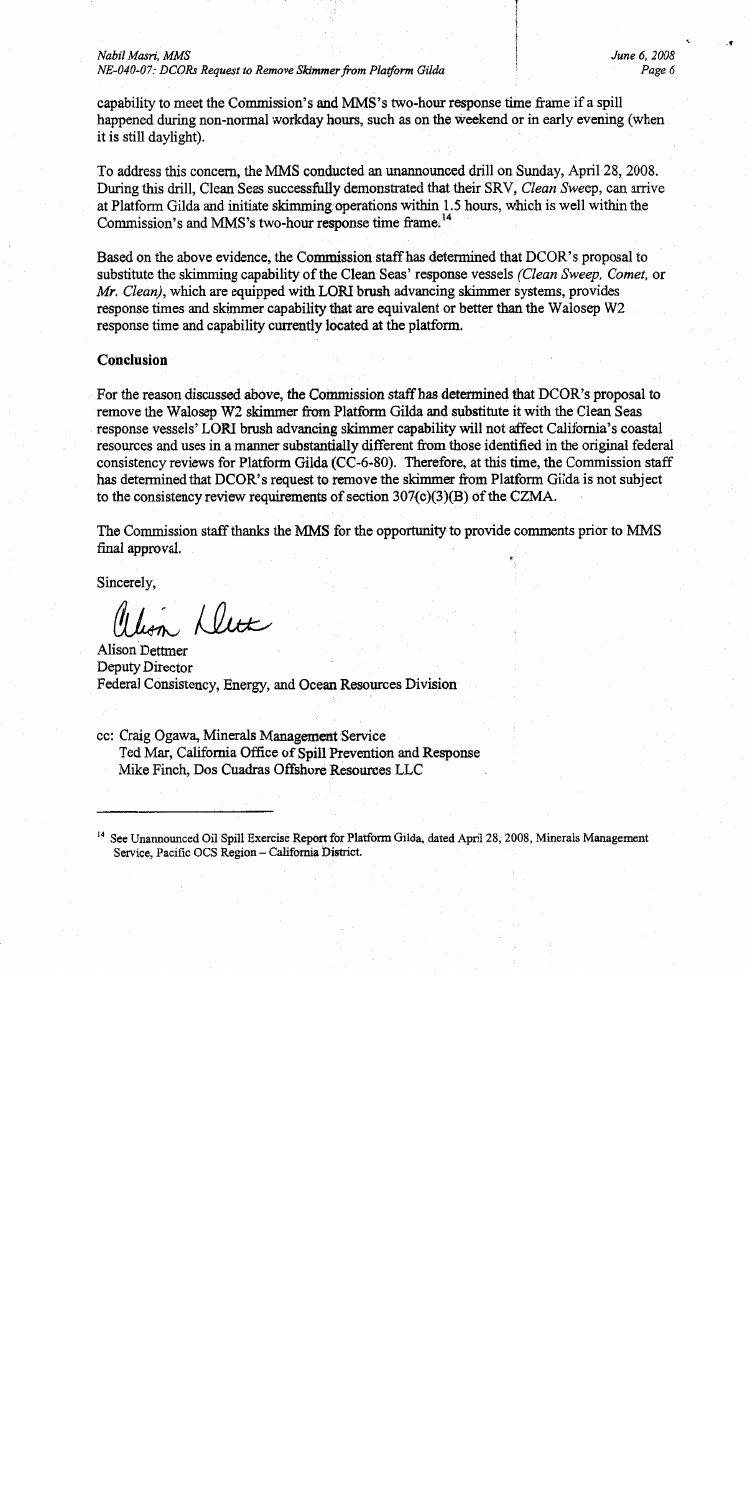### CALIFORNIA COASTAL COMMISSION

45 FREMONT, SUITE 2000 SAN FRANCISCO, CA 94105-2219 VOICE (415) 904-5200 FAX (415) 904-5400 TDD (415) 597-5885



**ATTACHMENT** 

July 19, 2007

Nabil F. Masri Chief Office of Facilities, Safety and Enforcement U.S. Minerals Management Service (MMS) 770 Pase Camarillo Camarillo, CA 93010

### Subject: Request by Dos Cuadras Offshore Resources LLC (DCOR) to Remove Walosep W2 Skimmer from Platform Gilda

Dear Mr. Masri:

On June 14, 2007, the MMS submitted to the Coastal Commission staff, for its review, a request by DCOR to remove the Walosep W2 oil spill skimmer from Platform Gilda. DCOR proposes to replace the skimmer with the skimming capability of the Clean Seas LLC spill response vessels (SRVs) and oil spill response vessels (OSRVs) that are equipped with the LORI brush advancing skimmer systems.<sup>14</sup> DCOR intends to leave the containment boom and other oil spill response equipment in place on the platform. The MMS has not yet taken final action regarding the removal of the skimmer pending further review and input from the Coastal Commission and other agencies.<sup>15</sup>

The MMS staff<sup>16</sup> has stated that as part of the approval process they will require DCOR and Clean Seas to successfully complete an unannounced drill that demonstrates that one of the Clean Seas' SRVs (Clean Sweep, Comet) or OSRVs (Mr. Clean, Mr. Clean III) can arrive at Platform Gilda and initiate skimming operations within the Commission's and MMS's two-hour response time standard<sup>17</sup> during non-regular work day hours (*i.e.*, weekend, daylight evening) under adequate weather and sea conditions. The Commission staff agrees with this approach.

See February 9, 2007 letter from Mike Finch, DCOR, to Nabil Masri, MMS.

See June 14, 2007 email from Craig Ogawa, MMS, to Robin Blanchfield, California Coastal Commission. The other reviewing agencies include: U.S. Coast Guard, California State Lands Commission, California Office of Spill Prevention and Response, and the California Department of Fish and Game.

<sup>16</sup> Phone conversation between Robin Blanchfield, Coastal Commission and Craig Ogawa, MMS on July 2, 2007.

 $17$ Clean Seas LLC is the regional oil spill response organization that is under contract to DCOR to provide primary/first tier response capability at the time of a spill. Pursuant to the MMS Guidelines for Oil Spill Response Plans for the Pacific OCS Region (www.mms.gov/omm/pacific/offshore/ntls/ntl99-p01gl.htm),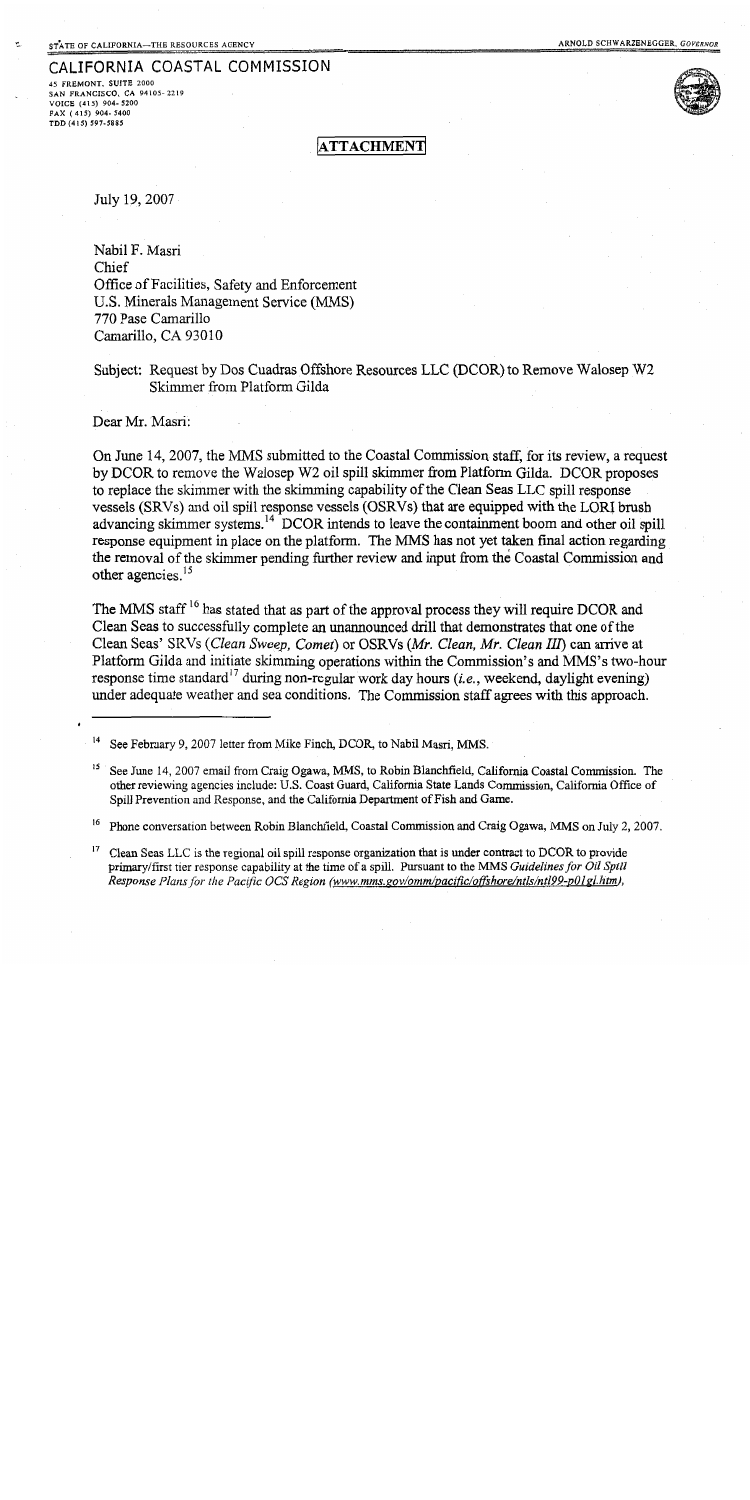The Commission staff is conducting this review of DCOR's request to remove the Walsoep skimmer from Platform Gilda pursuant to the Commission's federal consistency review authority under Section  $307(c)(3)(B)$  of the Coastal Zone Management Act and the federal regulations (15) CFR Part 930, Subpart E) that implement that statutory provision. The Coastal Commission has previously reviewed and concurred in the consistency certification for the Development and Production Plan ("DPP") for the installation of Platform Gilda (CC-6-80). As part of the consistency certification for Platform Gilda (CC-6-80), Union Oil Company (who was the owner of Platforms Gilda at the time of the federal consistency review) committed to maintain "an oil recovery device (skimmer) suitable for open ocean use" on the platform so it could be used as the 1<sup>st</sup> line of defense in the containment, recovery and clean-up of an oil spill.<sup>18</sup> Under the applicable regulatory standard,  $19$  any changes made to the oil spill response equipment configuration for Platform Gilda may constitute a major amendment or modification to the DPP. and may be subject to additional federal consistency review by the Commission.<sup>20</sup>

However, without knowing whether DCOR and Clean Seas successfully completed the unannounced drill, the Commission staff cannot make the determination of whether the proposed

primary/1st tier response oil spill equipment consists of open ocean boom for containment and skimmers for mechanical recovery, which are maintained at or near the platform for quick deployment Quick deployment means: (1) containment boom deployed within one hour of spill notification, and (2) skimmer and on-water recovery operations initiated within two hours of spill notification. The three tier response strategy and response timeframes were jointly developed by the MMS, Coastal Commission, and the US Coast Guard in the early 1980s. Historically, the Coastal Commission has used this three tier response strategy and these response time frames as its standard of review for determining oil spill response capability at the OCS platforms..

- Commitments for oil spill response equipment were made in the following supporting DPP documents, which were incorporated by reference into the DPP.
	- 1) Union Oil Company's consistency certification for Platform Gilda OCS P-0216, dated December 6, 1979 (see page  $20$ ).
	- 3) March 4, 1980 letter from Union Oil Company to the California Coastal Commission which stated the following equipment commitments for Platform Gilda:

"... please be advised that Union will maintain the following on Platform Gilda: (1) 1500' of open ocean boom; (2) a skimmer capable of open ocean use; (3) 15 bales of sorbent material; and (4) a boat capable of deploying oil spill clean-up equipment."[Emphasis added.]

- 3) Environmental Impact Report/Environmental Impact Statement (for the Development/Production Plan) for Union Oil Company of California, Platform Gilda and Gina Project, Leases OCS P-0202 [Gina] and OCS P-0216 [Gilda], May 1980, (see page A-3).
- 15 CFR § 930.51(c) states: "The term 'major amendment' of a federal license or permit activity means any subsequent federal approval that the applicant is required to obtain for modification to the previously reviewed and approved activity and where the activity permitted by issuance of the subsequent approval will affect . . . any coastal use or resource in a way that is substantially different than the description or understanding of effects at the time of the original activity."
- For additional background about the Commission's federal consistency authority over DPPs and the incorporated commitments concerning oil spill equipment configurations on Platform Gilda, please see letter from Coastal Commission to MMS, dated March 13, 2000.